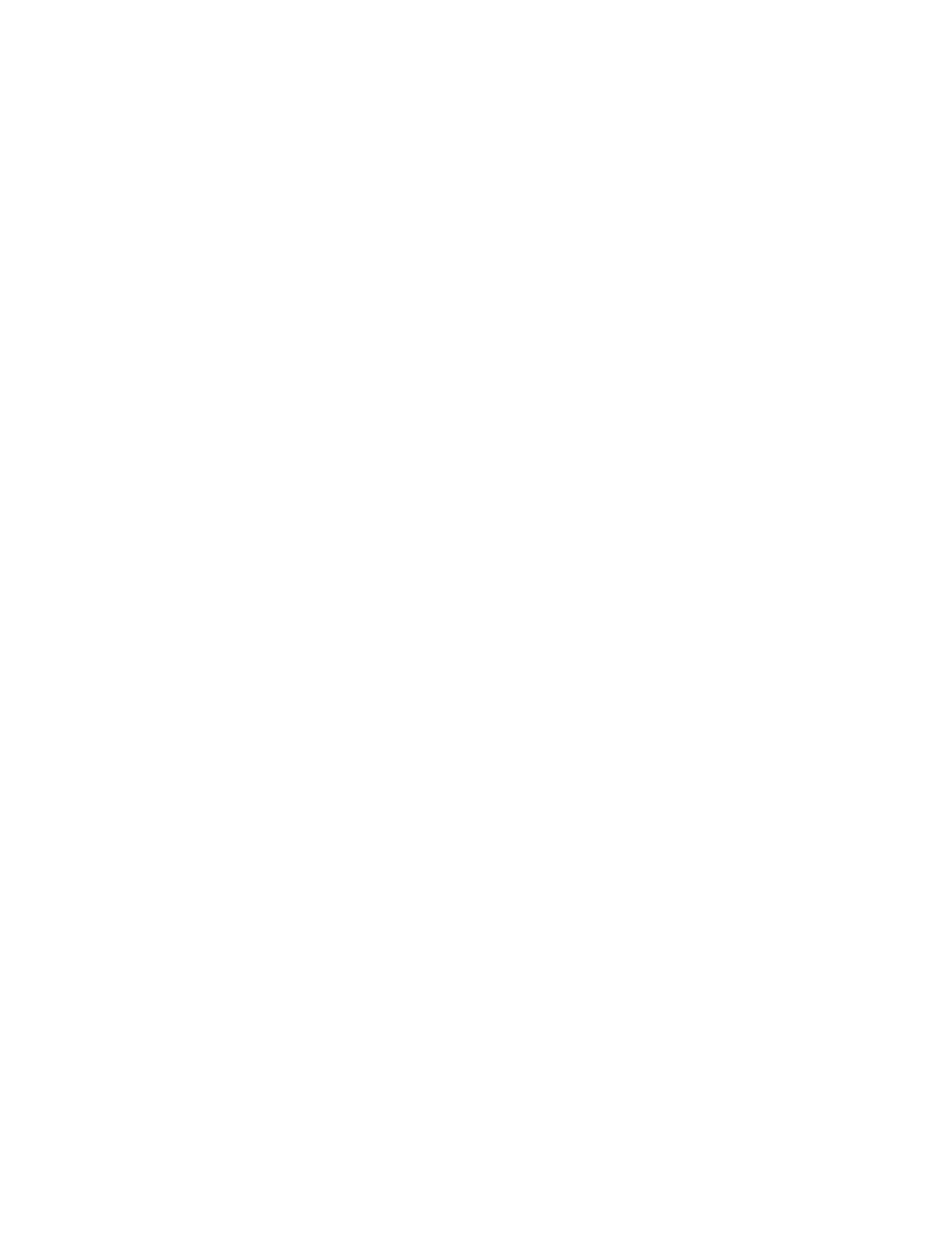

# **CME Practice Parameter: Medical Treatment of Infantile Spasms**

## **Report of the American Academy of Neurology and the Child Neurology Society**

M.T. Mackay, MBBS; S.K. Weiss, MD; T. Adams-Webber, MLS; S. Ashwal, MD; D. Stephens, MSc; K. Ballaban-Gill, MD; T.Z. Baram, MD, PhD; M. Duchowny, MD; D. Hirtz, MD; J.M. Pellock, MD; W.D. Shields, MD; S. Shinnar, MD, PhD; E. Wyllie, MD; and O.C. Snead III, MD

**Abstract—***Objective:* To determine the current best practice for treatment of infantile spasms in children. *Methods:* Database searches of MEDLINE from 1966 and EMBASE from 1980 and searches of reference lists of retrieved articles were performed. Inclusion criteria were the documented presence of infantile spasms and hypsarrhythmia. Outcome measures included complete cessation of spasms, resolution of hypsarrhythmia, relapse rate, developmental outcome, and presence or absence of epilepsy or an epileptiform EEG. One hundred fifty-nine articles were selected for detailed review. Recommendations were based on a four-tiered classification scheme. *Results:* Adrenocorticotropic hormone (ACTH) is probably effective for the short-term treatment of infantile spasms, but there is insufficient evidence to recommend the optimum dosage and duration of treatment. There is insufficient evidence to determine whether oral corticosteroids are effective. Vigabatrin is possibly effective for the short-term treatment of infantile spasm and is possibly also effective for children with tuberous sclerosis. Concerns about retinal toxicity suggest that serial ophthalmologic screening is required in patients on vigabatrin; however, the data are insufficient to make recommendations regarding the frequency or type of screening. There is insufficient evidence to recommend any other treatment of infantile spasms. There is insufficient evidence to conclude that successful treatment of infantile spasms improves the long-term prognosis. *Conclusions:* ACTH is probably an effective agent in the short-term treatment of infantile spasms. Vigabatrin is possibly effective.

NEUROLOGY 2004;62:1668–1681

West syndrome<sup>1</sup> is a unique, age-specific epilepsy of early infancy. Infantile spasms are distinct from myoclonic and tonic seizures.2 They are characterized by an initial contraction phase followed by a more sustained tonic phase. They can be divided into three types

(flexor, extensor, and mixed flexor-extensor spasms), and they can also be asymmetrical.2 The EEG characteristically demonstrates hypsarrhythmia, and onset of spasms is frequently associated with neurodevelopmental regression. The incidence of infantile spasms is

Supported in part by the Bloorview Children's Hospital Foundation.

Received September 3, 2003. Accepted in final form March 17, 2004.

Address correspondence and reprint requests to the Quality Standards Subcommittee of the American Academy of Neurology, 1080 Montreal Avenue, St. Paul, MN 55116.

**1668** Copyright © 2004 by AAN Enterprises, Inc.

Approved by the Quality Standards Subcommittee on July 26, 2003. Approved by the AAN Practice Committee on November 16, 2003. Approved by the AAN Board of Directors in January, 2004. This practice parameter has been endorsed by the American Epilepsy Society.

From the Royal Children's Hospital (Dr. Mackay), Victoria, Australia; Hospital for Sick Children (Drs. Weiss and Snead, T. Adams-Webber and D. Stephens) and Faculty of Medicine (Drs. Weiss and Snead, D. Stephens), University of Toronto, Ontario, Canada; Loma Linda University School of Medicine (Dr. Ashwal), CA; Montefiore Medical Center (Drs. Ballaban-Gill and Shinnar), Albert Einstein College of Medicine, New York; University of California at Irvine (Dr. Baram) and Mattel Children's Hospital, University of California at Los Angeles (Dr. Shields); Miami Children's Hospital (Dr. Duchowny), FL; National Institute of Neurological Disorders and Stroke (Dr. Hirtz), NIH, Washington, DC; Medical College of Virginia (Dr. Pellock), Virginia Commonwealth University, Richmond; and Cleveland Clinic Foundation (Dr. Wyllie), OH.

Dr. Mackay has received honoraria from GlaxoSmithKline, and Janssen Cilag. Dr. Mackay has no equity, stock, or any other ownership interests in these companies. Dr. Pellock has received grants/research support in excess of \$10,000 and is a paid consultant for Abbott Laboratories, Aventis, Carter Wallace (MedPointe), Elan Pharmaceuticals, GlaxoSmithKline, Ortho McNeil/Johnson & Johnson, and UCB Pharmaceuticals. Dr. Shinnar has received grants/ research support from Abbott Laboratories, Elan Pharmaceuticals, and Xcel Pharmaceuticals. He is a paid consultant for Abbott Laboratories, Cephalon, Inc., Elan Pharmaceuticals, Ovation, Pfizer Laboratories, and Xcel Pharmaceuticals. He also has received honoraria from Abbott Laboratories, Cephalon, Inc., Elan Pharmaceuticals, Pfizer Inc., the R.W. Johnson Pharmaceutical Research Institute, UCB Pharmaceuticals, Inc., and Xcel Pharmaceuticals. Dr. Shinnar has no equity, stock, or any other ownership interest in any of these companies. Dr. Shields participated in a study of vigabatrin that was partially supported by an unrestricted grant from Aventis.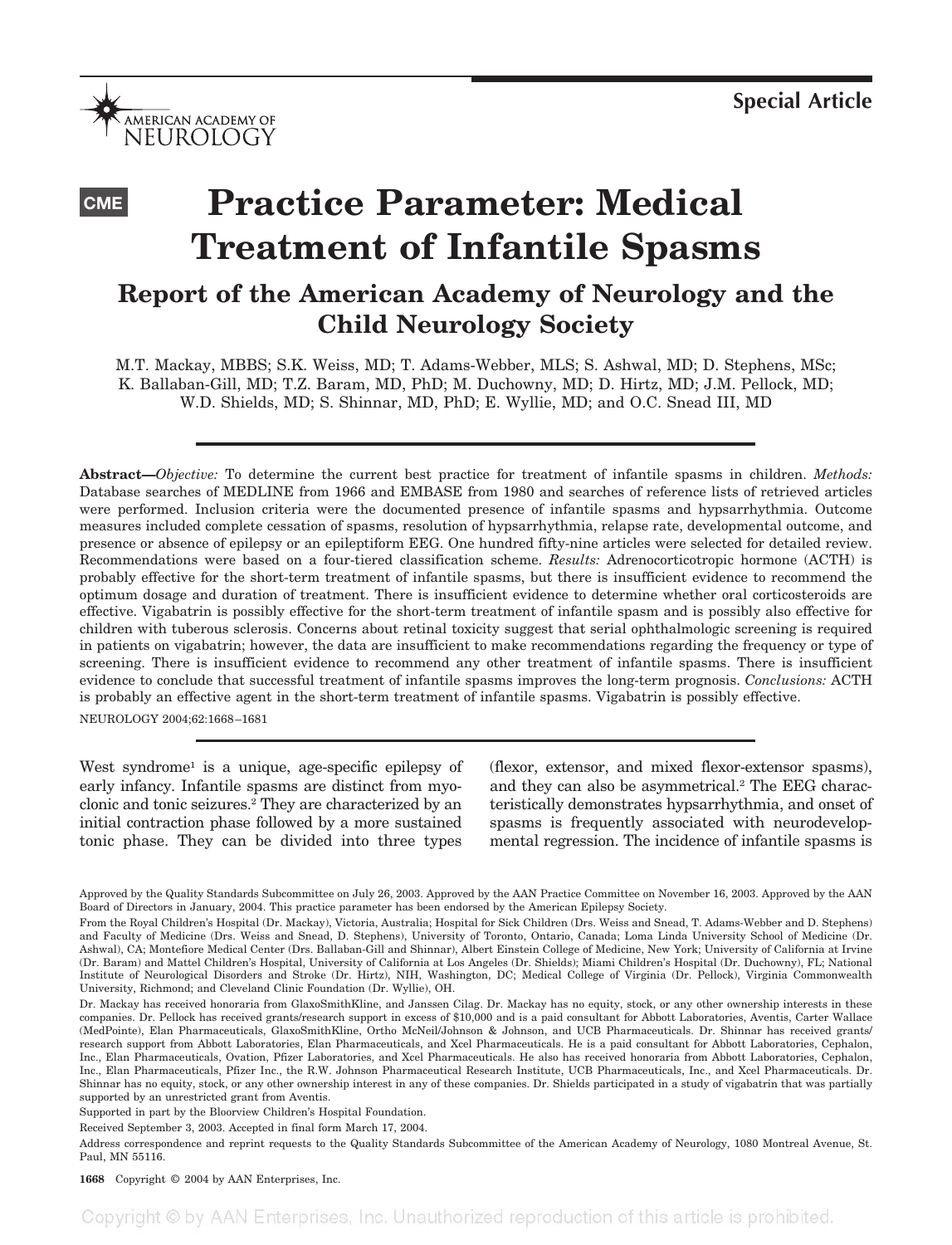estimated at between 0.25 and 0.60 per 1,000 live births, $3-5$  and the prevalence rate is 0.15 to 0.2 per 1,000 children age 10 or younger.6

Two large surveys were performed independently by the Child Neurology Societies in the United States and in Japan to determine the drug of choice for the treatment of infantile spasms. In the American survey, which primarily included US child neurologists, 88% of respondents used adrenocorticotropic hormone (ACTH) as initial therapy, the most frequently used regimen was a dosage of 40 IU/day for 1 to 2 months, and the choice of drug was not influenced by etiology.7 In the Japanese survey, treatment was influenced by etiology, and the order of drug selection was pyridoxine, valproate, and then synthetic ACTH at much lower doses than used in the United States.<sup>8</sup> In a smaller survey of pediatric neurologists in the United Kingdom, the initial choice was influenced by etiology, and vigabatrin was the most frequently used first-line agent.<sup>9</sup>

Because of these different approaches to the treatment of children with infantile spasms, a practice parameter is warranted to develop evidence-based recommendations for the treatment of this disorder but is constrained by a number of factors. First, there is a paucity of prospective studies and even fewer randomized or controlled treatment trials in this disorder. In addition, published outcome measures are poorly described, are short term, vary from study to study, and are based on small numbers of patients because of the infrequent occurrence of the disorder. Finally, the agents used, dosage regimens, and treatment duration vary from study to study. Specific clinical questions include the following:

- 1. What are the most effective therapies for infantile spasms as determined by short-term outcome measures including complete cessation of spasms, resolution of hypsarrhythmia, and likelihood of relapse following initial response?
- 2. How safe are currently used treatments, and do they differ in their tolerability and frequency or severity of side effects?
- 3. Does successful treatment of infantile spasms lead to long-term improvement of neurodevelopmental outcome or a decreased incidence of epilepsy?

**Description of process.** The OVID interface was used to search both MEDLINE (1966 to May 2002) and EMBASE (1980 to May 2002) databases simultaneously. The search term "spasms, infantile" retrieved a total of 2,616 references. A text word search was also used to identify other potentially relevant studies. Terms used included the following: infant: spasm, hypsarrhythmia, hypsarrhythmi, cryptogen: infant: spasm, jackknife seizure, nodding spasm, salaam seizure, spasmus nutans, symptomatic infant: spasm, west syndrome:, lightning attack, salaam attack and blitznicksalaamkrampfe, petit mal quadrette, massive myoclon: spasm, and minor motor epilepsy. The wildcard symbol ":" was used to truncate words, allowing retrieval of articles that used variations in word endings. The combined MEDLINE and EMBASE text word searches identified 1,175 articles. All search titles and abstracts were analyzed for content. English language articles on therapy, prognosis, and side effects were selected, including original and review articles. There were 159 articles chosen for detailed review, and individual committee members reviewed, abstracted, and classified these articles to assess the quality of evidence-based data related to study design and treatment effect.

Articles included for analysis required the following: 1) A clearly stated diagnosis of infantile spasms. 2) An EEG demonstrating hypsarrhythmia or modified hypsarrhythmia. Hypsarrhythmia is defined as very high voltage random slow waves and spikes in all cortical areas. The spikes vary from moment to moment in duration and location.10 Modified hypsarrhythmia includes variations such as hypsarrhythmia with increased synchronization, asymmetrical hypsarrhythmia, hypsarrhythmia with a consistent focus of abnormal discharge, hypsarrhythmia with episodes of attenuation, and hypsarrhythmia with little sharp wave activity or spike activity.<sup>11</sup> Articles using a routine EEG recording were acceptable for inclusion because very few articles used video-EEG monitoring. 3) Age of 1 month to 3 years. Infantile spasms were classified as either symptomatic or cryptogenic as defined by the International League Against Epilepsy.12 The symptomatic group is characterized by "previous existence of brain damage signs (psychomotor retardation, neurologic signs, radiologic signs, or other types of seizures) or by a known etiology." The symptomatic group can be further divided into prenatal, perinatal, and postnatal groups. Prenatal causes include chromosomal abnormalities, inborn errors of metabolism, neurocutaneous syndromes, cortical malformations, and intrauterine infections. Perinatal causes include hypoxic ischemic encephalopathy and birth trauma. Postnatal causes include CNS trauma, infection, and intracranial hemorrhage.3 The smaller cryptogenic group is characterized by "a lack of previous signs of brain damage or of known etiology." Cases described as idiopathic or "doubtful" and post immunization were included in the cryptogenic group for analysis.

Outcome measures included short- and long-term measures. Short-term outcome measures were defined as 1) complete cessation of spasms, 2) resolution of hypsarrhythmia and, where documented, normalization of EEG, and 3) relapse rate. Adverse effects and mortality were documented. In studies with a mean follow-up of  $>2$  years, long-term outcome measures were 1) nonepileptiform EEG, 2) absence of seizures, and 3) normal development. Stringent criteria were not used in the analysis of the developmental outcome data because the results of developmental assessments were often based on clinical impression, developmental screening tools, and school placement rather than standardized, age-

**May (2 of 2) 2004** NEUROLOGY 62 **1669**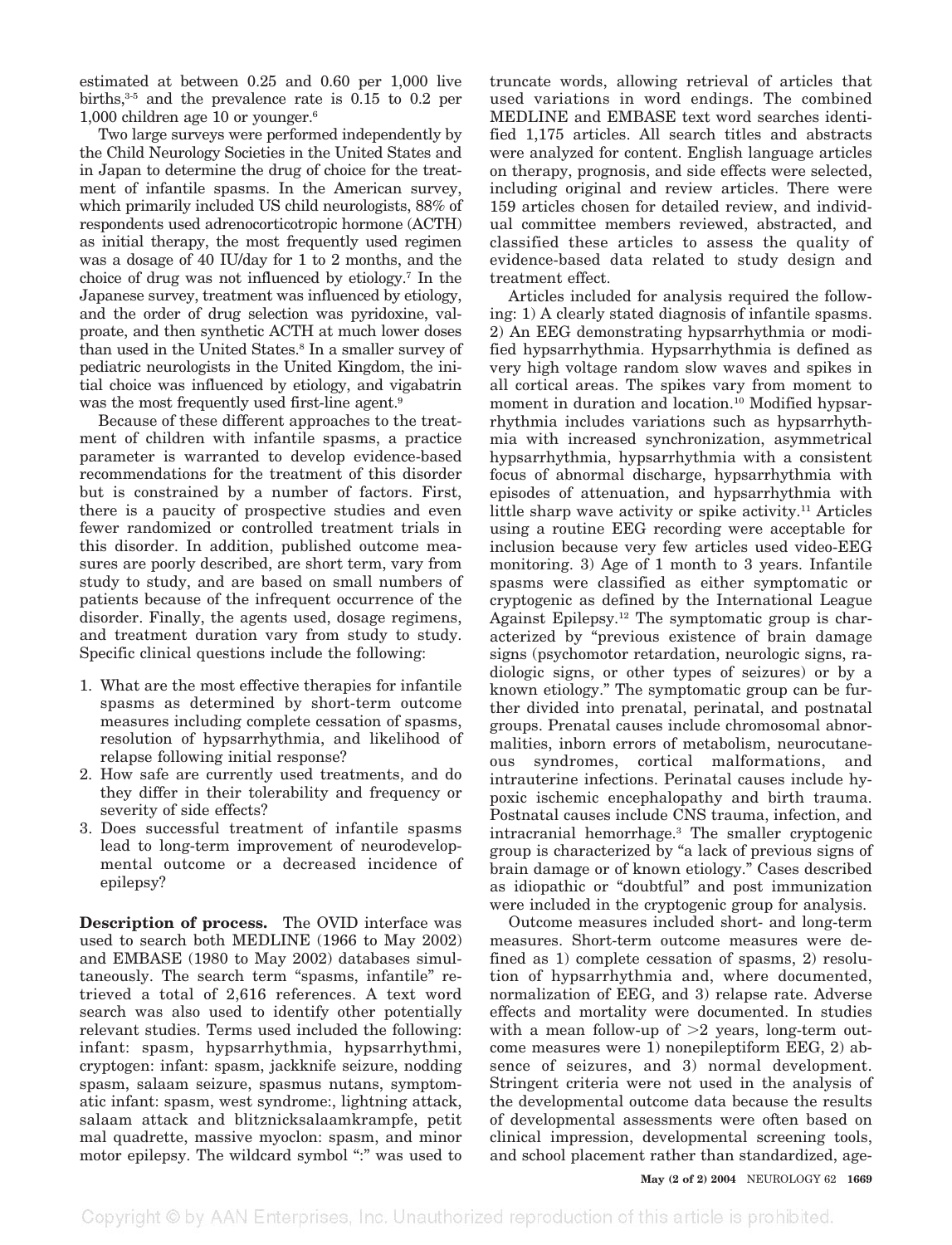| Ref.            | $\mathbf n$ | Class                   | Type of ACTH (dose)                | No. wk of<br>full dose | Total Rx, wk   | Other<br>$\mathop{\rm Rx}\nolimits$ |
|-----------------|-------------|-------------------------|------------------------------------|------------------------|----------------|-------------------------------------|
| 18              | 59          | $\text{I}/\text{III}^*$ | $\mathbf N$                        | 3                      | 12             | $\rm No$                            |
| High dose       |             |                         | $N$ (150 $\mathrm{IU/m^2})$        | 3                      | 12             | $\rm No$                            |
| Low dose        |             |                         | N (20 IU/m <sup>2</sup> )          | 3                      | 12             | $\rm No$                            |
| 16              | 15          | $\text{I}/\text{III}^*$ | $N$ $(150\text{~IU/m}^2)$          | $\boldsymbol{2}$       | $\overline{4}$ | $\rm No$                            |
|                 | 14          |                         | Prednisone (2 mg/kg/d)             | $\boldsymbol{2}$       | $\overline{4}$ | $\rm No$                            |
| 17 <sup>±</sup> | 12          | $\rm II$                | N (20 IU/m <sup>2</sup> )          | 6                      | 7              | $\rm No$                            |
|                 | 12          |                         | Prednisone (2 mg/kg/d)             |                        |                | $\rm No$                            |
| 20              | 25          | $\rm III$               | $S\S$                              | 6                      | $\,6$          | Yes                                 |
| Low dose        | 12          |                         | $(0.2 \text{ IU/kg})$              | $2 - 4$                | $4 - 6$        | Yes                                 |
| High dose       | 13          |                         | $(1.0 \text{ IU/kg})$              | $4 - 6$                | $4 - 6$        | Yes                                 |
| 19‡             | 19          | $\rm III$               | $S(10 IU/d)$                       | $5.7\,$                | 5.7            | No                                  |
|                 | $\bf 23$    |                         | VGB (100-150 mg/kg/d)              | $5.7\,$                | 5.7            | $\rm No$                            |
| 21              | $\bf 5$     | $\rm III$               | $N(20-40$ IU)                      | $_{\rm NS}$            | $6 - 10$       | $\rm No$                            |
| $23**$          |             | $\rm III$               | N                                  | Var                    | Var            | $_{\rm NS}$                         |
| $_{\rm SIS}$    | 69          |                         | $N$ (110 $\mathrm{IU/m^2})$        | 3                      | 8              | $_{\rm NS}$                         |
| <b>CIS</b>      | 36          |                         | N(110 IU/m <sup>2</sup> )          | $\,3$                  | $\,8\,$        | $_{\rm NS}$                         |
| $\rm CIS$       | 37          |                         | ACTH, prednisolone                 | $8, 14 - 20$           | Var            | $_{\rm NS}$                         |
| 24              | 15          | IV                      | N(150 IU/m <sup>2</sup> )          | $\mathbf{1}$           | 12             | Yes                                 |
| 22              | 18          | IV                      | ACTH, $1-24$ $(0.8 \text{ mg/kg})$ | $\overline{4}$         | 6              | Yes                                 |

\* The studies by Hrachovy et al.<sup>18</sup> and Baram et al.<sup>16</sup> are considered class I studies when one is comparing high-dose vs low-dose ACTH or ACTH vs prednisone but class III studies when considering whether either medication was effective in decreasing the number of infantile spasms because neither study contained a placebo-controlled group.

† Total of 42 adverse events.

‡ Results prior to crossover (phase I).

§ Progressive dosage regimen starting at 0.2 IU/kg and increasing to 1.0 IU/kg.

No statistically significant difference between etiologic subgroups.

¶ After crossover (at the end of phase II).

 $\sharp p \leq 0.02$  compared to prednisone group.

\*\* Short-term outcome at 10 mo. Numbers of patients differ in Methods and Results.

†† Results combined for ACTH alone and ACTH plus PNL treatment groups in CIS patients.

 $ACTH = adrenocorticotropic hormone; Rx = treatments; F/U = follow-up; SIS = symptomatic infantile spasm; CIS = cryptogenic in$ fantile spasm; N = natural; NS = not stated; RH = reversal of hypsarrhythmia; HPT = hypertension; Irrit = irritability; S = synthetic; Sed = sedation; VGB = vigabatrin; CN = completely normal; Var = variable; Hypo-K<sup>+</sup> = hypokalemia; Pneum = pneumonia.

appropriate psychometric testing. There are very limited natural history data on infantile spasms. Thus, it is impossible to accurately quantify, but at least some children do spontaneously remit, approximately in the order of 10 to 25% according to older and uncontrolled reports.13-15 Data recorded included description of the number of patients entering and completing the trial, age at onset of spasms, age at entry into the study, sex, etiology, drug dosage, duration of therapy, cointerventions, and duration of follow-up.

For the purposes of this practice parameter, we did not consider studies of children with Lennox-Gastaut syndrome, an epilepsy syndrome of early childhood that frequently follows infantile spasms. Studies were excluded if the patient's age was  $<$ 1 or 36 months at the time of entry into the study or if an EEG was not performed to confirm the diagnosis of hypsarrhythmia or modified hypsarrhythmia. Retrospective studies were excluded if they were single case reports or case series with fewer than four infants. Studies on long-term prognosis that were uncontrolled for treatment, letters, abstracts, and unpublished data were also excluded.

A four-tiered classification scheme for diagnostic evidence recently approved by the Quality Standards Subcommittee was utilized as part of this assessment (Appendix 1). Depending on the strength of this evidence, it was decided whether specific recommendations could be made and, if so, the strength of these recommendations (Appendix 2). Evidence pertinent to each treatment together with the committee's evidence-based recommendations is presented.

**ACTH and oral corticosteroids.** *Is ACTH effective in the treatment of infantile spasms?* Evidence. Fourteen studies met the inclusion criteria for analysis. Five were randomized controlled studies, one

#### **1670** NEUROLOGY 62 **May (2 of 2) 2004**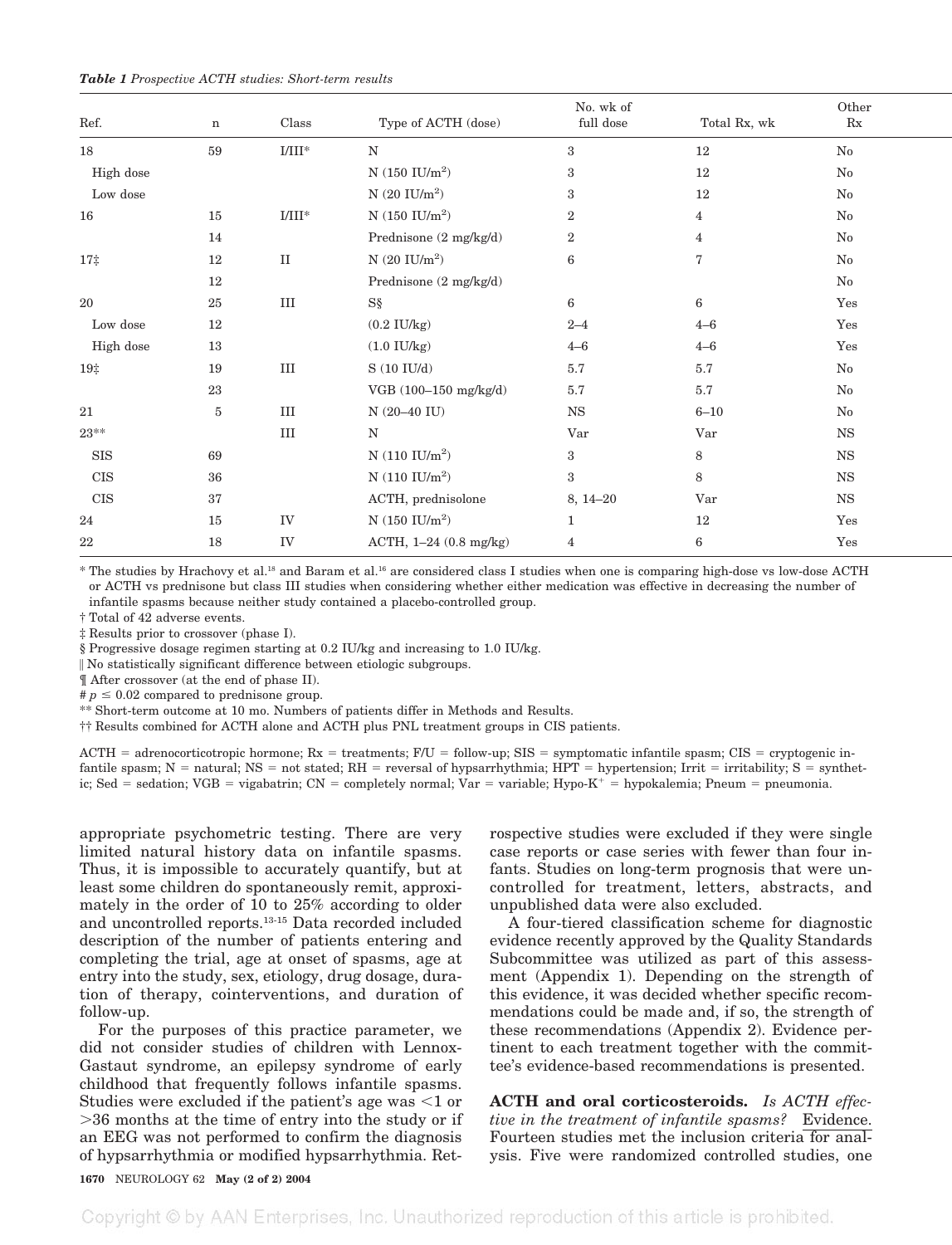|  | <b>Table 1 Continued</b> |
|--|--------------------------|
|--|--------------------------|

| Mean (range) % Spasms<br>$F/U$ , mo | stopped  | SIS vs<br>CIS, $%$ | Resolution of<br>hypsarrhythmia, % | Relapse, %    | Side effects, %                              | Time to<br>improved |
|-------------------------------------|----------|--------------------|------------------------------------|---------------|----------------------------------------------|---------------------|
| <b>NS</b>                           | 54       | 49 vs 78           | 22 RH                              | 19            | 18% HPT, 42% Irrit+                          | <b>NS</b>           |
| <b>NS</b>                           | 50       | 45 vs 75           | 23                                 | 15            | 31% HPT, 46% Irrit                           | <b>NS</b>           |
| <b>NS</b>                           | 58       | 52 vs 80           | 21                                 | 21            | 4% HPT, 37% Irrit                            | <b>NS</b>           |
| 15                                  | 87#      | 92 vs 67           | <b>87 RH</b>                       | 15            | <b>NS</b>                                    | $1$ wk              |
| 16.9                                | 29       | 30 vs 25           | 29 RH                              | <b>NS</b>     | <b>NS</b>                                    |                     |
| <b>NS</b>                           | 42       | <b>NS</b>          | 42 RH                              | 33            | 24% HPT                                      | 75% in 2 wk         |
| <b>NS</b>                           | 33       | <b>NS</b>          | 33 RH                              | 29            | 25% HPT, 63% Atrophy                         | 33% in 2 wk         |
| 12                                  | 80       | 75 vs 88           | 75 SIS/88 CIS                      | 45 SIS/16 CIS |                                              | <b>NS</b>           |
|                                     | 75       | 75 vs 75           | 75 SIS/75 CIS                      | 50 SIS/0 CIS  | 7% Atrophy, 92% Sed, 100% Irrit              | $_{\rm NS}$         |
|                                     | 85       | 75 vs 100          | 75 SIS/100 CIS                     | 40 SIS/33 CIS | $12\%$ Atrophy, 83% Sed, 100% Irrit          | <b>NS</b>           |
| $(9 - 44)$                          | 74       | 64 vs 88           | 78 CN/100 RH                       | $24$ ¶        | 37% HPT, 5% Irrit                            | 12d                 |
| $(9 - 44)$                          | 48       | 44 vs 57           | 36 CN/48 RH                        | 8             | 13% Drowsy, Hypotonia, Irrit                 | 14 d                |
| 10                                  | 100      | <b>NS</b>          | 100 CN                             | 20            | 40% HPT                                      | 1 wk                |
| 6y                                  |          |                    |                                    |               | 19% HPT, $12\%$ Hypo-K <sup>+</sup> , 3 died | <b>NS</b>           |
| 10                                  | 39       |                    | 29 CN                              | <b>NS</b>     |                                              | <b>NS</b>           |
| 10                                  | 58††     |                    | 59 CN                              | <b>NS</b>     |                                              | <b>NS</b>           |
| 10                                  | $58 + 1$ |                    | 59 CN                              | <b>NS</b>     |                                              | $_{\rm NS}$         |
| 43.3                                | 93       | NR                 | 93                                 | 36            | 100% Irrit, 13% serious side effects         | 3 wk                |
| 6                                   | 33       | 21 vs 75           | 33                                 | <b>NS</b>     | 11% HPT, 6% Pneum, 11% died                  |                     |

providing class I, one providing class II, and three providing class III evidence16-20; four were prospective open-label trials providing class III and class IV evidence<sup>21-24</sup> (table 1); and five were retrospective case series, also providing class IV evidence25-29 (table 2). Only one class II study was placebo controlled,17 and two were crossover studies using prednisone (class II)17 or vigabatrin (class III).19 Age at onset of spasms ranged from 1 week to 24 months, and age at entry into the study ranged from 1 to 34 months. All trials used video-EEG monitoring to document a treatment response. Two studies used synthetic ACTH,19,20 and one used ACTH fragments.22 ACTH dosage varied from 0.2 IU/kg up to  $150$  IU/m<sup>2</sup>, and duration of treatment at the highest dose ranged from 1 to 6 weeks, with total treatment time varying from 4 to 12 weeks. All studies but one involved small numbers (5 to 59) of patients, and only two were stratified at entry into cryptogenic and symptomatic groups.

In the randomized controlled trials, cessation of spasms was reported in 87% of patients in one class I study,<sup>16</sup> 42% of patients in one class II study,<sup>17</sup> and 54 to 80% of patients in three class III studies.18-20 Time from initiation of treatment to cessation of spasms as stated in three studies was 7 to 12 days. In all randomized controlled trials except one,<sup>16</sup> a greater percentage of cryptogenic patients responded to ACTH. The class I study<sup>16</sup> reported a response rate of 87% using high-dose ACTH therapy, whereas the class II study<sup>17</sup> achieved a response rate of  $42\%$ using low-dose and short-duration ACTH therapy.

Two class III studies found no dose-related difference in the response rate of infantile spasms to ACTH therapy.<sup>18,20</sup> The relapse rate was  $15\%$  in the class I study,<sup>16</sup> 33% in the class II study,<sup>17</sup> and 19 to 24% in class III studies.18-20

There were four open-label prospective studies of ACTH treatment of infantile spasms: Two were class III cohort studies,21,23 and two others were class IV.22,24 All 5 children responded to low-dose ACTH in one class III study,<sup>21</sup> whereas one class IV study reported a 93% response rate in 15 children treated with high-dose therapy. Relapse rates were  $20^{21}$  and 36%, respectively.24 One class III study compared the efficacy of synthetic ACTH with oral corticosteroids and benzodiazepines.<sup>23</sup> This study was stratified for symptomatic/cryptogenic etiology. In the 69 symptomatic patients treated with ACTH, 39% had cessation of spasms, and EEG normalized in 29%. Analysis of comparative efficacy between ACTH and prednisone was not possible in the cryptogenic group because the short-term responses to ACTH and to ACTH followed by prednisolone were combined into one treatment group. Use of ACTH fragments resulted in cessation of spasms in 33% of patients.<sup>22</sup>

The majority of studies on the use of ACTH in infantile spasms are retrospective. Five studies meeting selection criteria were analyzed, providing class IV evidence with numbers ranging from 25 to 166 children<sup>25-29</sup> (see table 2). Response rates for cessation of spasms ranged from 59 to 100% and resolution of hypsarrhythmia from 57 to 97%, but relapse rates ranged from 9 to 62%.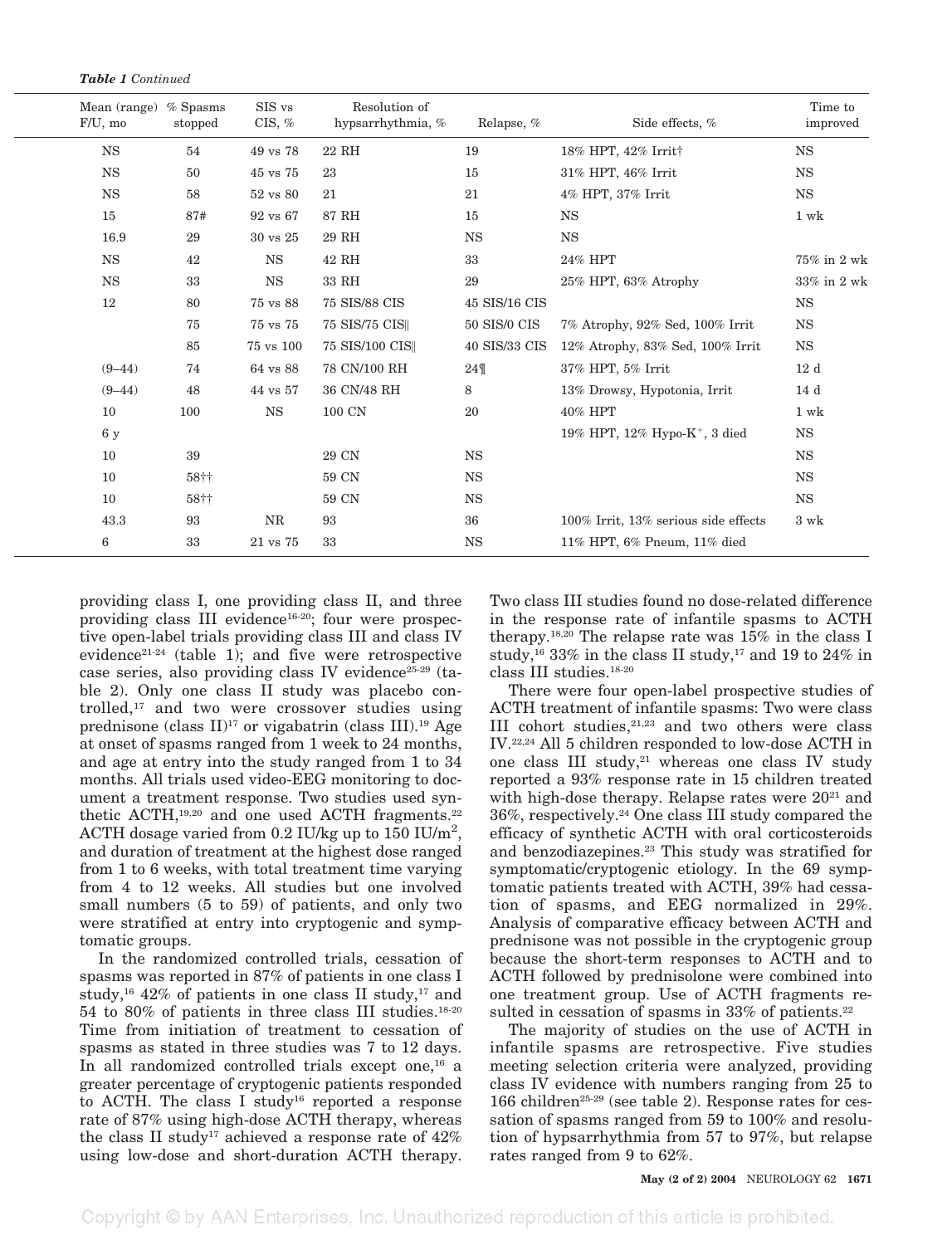| <b>Table 2</b> Retrospective ACTH studies: Short-term results |  |
|---------------------------------------------------------------|--|
|---------------------------------------------------------------|--|

| Ref.            | $\mathbf n$ | Class | Type of ACTH<br>(dose)              | No. wk of<br>full dose | Total Rx, wk | Other Rx  |
|-----------------|-------------|-------|-------------------------------------|------------------------|--------------|-----------|
| 25              | 25          | IV    | N(110 IU)                           | 2.1                    | <b>NS</b>    | $\rm No$  |
| 26              | 22 TS       | IV    | N (20-140 IU) or<br>$S(0.2-1.2$ mg) | $\,6\,$                | $\,6$        | <b>NS</b> |
|                 | 25 CIS      |       |                                     | <b>NS</b>              | <b>NS</b>    | <b>NS</b> |
|                 | 119 SIS     |       |                                     | <b>NS</b>              | <b>NS</b>    | <b>NS</b> |
| 27              | 26          | IV    | N $(40-129 \text{ IU/m}^2)$         | $2 - 25$               | $4.5 - 44$   | <b>NS</b> |
| 28              | 30          | IV    | N(150 IU/m <sup>2</sup> )           | $\mathbf{1}$           | 12           | <b>NS</b> |
| 29              | 55          | IV    | N(80 IU alt)                        | $\overline{2}$         | $6 - 14$     | Yes       |
| Early, $<$ 1 mo | 31          |       |                                     |                        |              |           |
| Late            | 24          |       |                                     |                        |              |           |

\* Discontinued because of side effects.

 $\dagger$   $p < 0.002$ .

 $ACTH = adrenocorticotropic hormone; Rx = treatments; F/U = follow-up; SIS = symptomatic infantile spasm; CIS = cryptogenic in$ fantile spasm; N = natural; NS = not stated; TS = tuberous sclerosis; S = synthetic; NR = not relevant; HPT = hypertension; CM = cardiomyopathy;  $CN =$  completely normal; alt  $=$  alternate days; Pneum  $=$  pneumonia.

*Are oral corticosteroids effective in the treatment trials of infantile spasms?* Evidence. Five studies were analyzed, with numbers ranging from 12 to 39 children: two randomized controlled studies providing class II and III evidence, $16,17$  two prospective open-label trials (one was a cohort study, the other with patients acting as their own controls) provided class III evidence,<sup>23,30</sup> and one retrospective case series provided class IV evidence<sup>28</sup> (table 3). Both randomized controlled trials used 2 mg/kg of prednisone for 4 to 7 weeks, and the response rate was 29 to 33%. In a class III open prospective study, 39 symptomatic and 38 cryptogenic patients who were treated with prednisolone 2 mg/kg, had cessation of spasms in 36 and 39% of cases, respectively.<sup>23</sup> The EEG normalized in 28% of symptomatic patients and 42% of cryptogenic patients. In these three studies, the response rate using oral prednisone was not different from that which might be expected with no treatment based on limited natural history data, and in none of the studies were the effects of oral steroids compared with those of a placebo group. The class IV study reported cessation of spasms and resolution of hypsarrhythmia in 59% of children treated with 3 mg/kg/day of prednisone.28 None of the controlled trials compared differing doses of oral corticosteroids.

*Is ACTH more effective than oral corticosteroids in the treatment of infantile spasms?* Evidence. Two class I and II randomized controlled trials,<sup>16,17</sup> one class III prospective open-label trial,<sup>23</sup> and one class IV retrospective case study28 compared ACTH and prednisone (see tables 1 to 3). The class I randomized controlled trial demonstrated superior efficacy of high-dose ACTH therapy,<sup>16</sup> and the class II study showed no difference in efficacy between low-dose ACTH and prednisone.<sup>17</sup> High-dose ACTH therapy was superior to prednisone in the class IV study, with cessation of spasms in 100% of patients treated with ACTH vs 59% resolution of spasms in the prednisone group. The EEG normalized in 97% of ACTHtreated patients vs  $50\%$  in the prednisone group.<sup>28</sup>

*What are the side effects of ACTH and oral corticosteroids?* Evidence. In the five randomized controlled trials, hypertension was reported in 0 to 37% of patients,17-20 irritability in 37 to 100%,18-20 infection in  $14\%$ ,<sup>18</sup> and cerebral atrophy in 62% of patients in one study.20 ACTH was discontinued in 1 of 19 (5%) patients in one study because of side effects.19 There were no deaths. In the two studies comparing highdose vs low-dose ACTH, hypertension<sup>18</sup> and "cerebral" shrinkage"<sup>20</sup> were more common in patients on highdose ACTH. In the four prospective open-label studies, hypertension was reported in 7 to 40% of patients,  $21-24$  irritability in 85 to 100%,  $23,24$  and infection in 6%22; ACTH was discontinued in two of five  $(40\%)$  patients in one study because of side effects.<sup>21</sup> There were 5 deaths in  $304 \text{ cases}^{22,23}$ ; in one study, two of three deaths from sepsis were directly attributable to ACTH.23

Conclusions. One class I, one class II, and five prospective class III studies demonstrate that ACTH is probably effective in the short-term treatment of infantile spasms and in the resolution of hypsarrhythmia. Time to response is usually within 2 weeks, and an "all-or-none" response has been reported in a number of studies.<sup>17,24</sup> The data are insufficient to determine the optimum dosage and duration of therapy. One class II and several class III studies showed limited efficacy for the use of oral  $\text{corticosteroids}$  in infantile spasms ( $\leq 40\%$  resolved) that did not differ substantially from the spontaneous rate of remission based on limited natural history data. ACTH is more effective than oral corticosteroids in causing the cessation of seizures. Side effects reported for ACTH were common and included hypertension, irritability, infection, revers-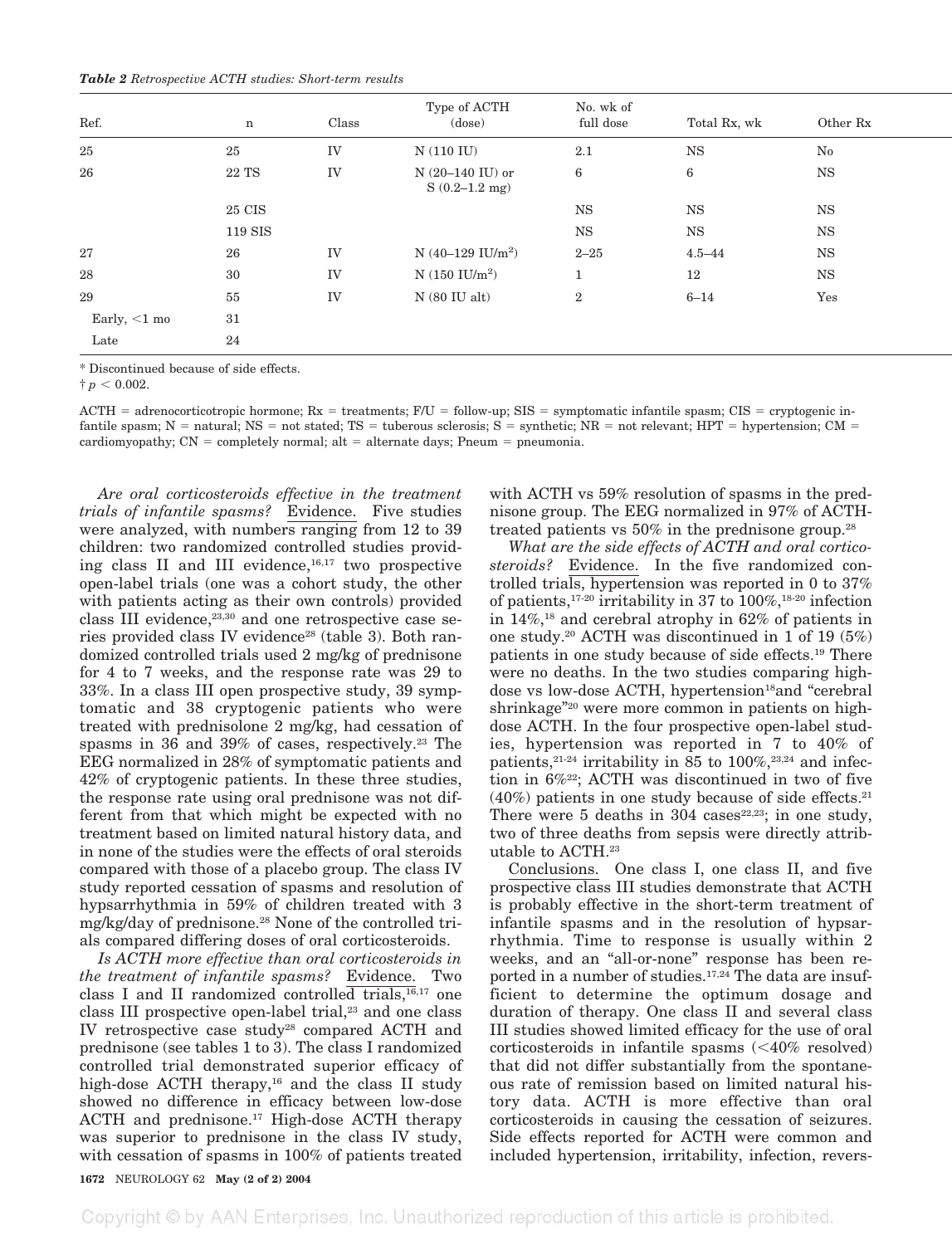*Table 2 Continued*

| Mean F/U, mo | Cessation of<br>spasms, no. $(\%)$ | SIS vs CIS,<br>no. $(\%)$ | Resolution of<br>hypsarrhythmia, no. $(\%)$ | Relapse,<br>$\%$ | Side effects, % | $D/C^*$        |
|--------------|------------------------------------|---------------------------|---------------------------------------------|------------------|-----------------|----------------|
| 26.5         | 14 (67)                            | 8 (89) vs 10<br>(83)      | 12(57)                                      | 4(27)            | 27              | 3              |
| 98           | 16(73)                             | NR                        | $_{\rm NS}$                                 | 10(62)           | HPT 45, CM 9    |                |
|              | 20 (80)                            |                           | <b>NS</b>                                   | 6(30)            |                 |                |
|              | 71(59)                             |                           | <b>NS</b>                                   | 22(31)           |                 |                |
| 36           | 17 (65)                            | NR                        | 17(65)                                      | 2(12)            | <b>NS</b>       | <b>NS</b>      |
| 25           | 30(100)                            | <b>NS</b>                 | 29 (97) CN                                  | 14(47)           | <b>NS</b>       |                |
| 53           | 41 (75)                            | <b>NS</b>                 | <b>NS</b>                                   | 5(9)             | Pneum 2         | $\overline{0}$ |
|              | $27(87)$ †                         |                           |                                             |                  |                 |                |
|              | 14 (58)                            |                           |                                             |                  |                 |                |

ible cerebral shrinkage, and rarely death due to sepsis.

Recommendations. 1. ACTH is probably effective for the short-term treatment of infantile spasms and in resolution of hypsarrhythmia (level B).

2. There is insufficient evidence to recommend the optimum dosage and duration of treatment with ACTH for the treatment of infantile spasms (level U).

3. There is insufficient evidence that oral corticosteroids are effective in the treatment of infantile spasms (level U).

**Vigabatrin.** *Is vigabatrin effective in the treatment trials of infantile spasms?* Evidence. Fourteen studies met the inclusion criteria for analysis: one randomized placebo controlled study providing class I evidence,<sup>31</sup> two randomized controlled studies providing class III evidence,<sup>19,32</sup> six prospective uncontrolled open-label trials,33-38 and five retrospective case series, $25,39-42$  providing class IV evidence (table 4). Age at onset ranged from 1 week to 18 months, and age at treatment ranged from 2 to 28 months.

The class I randomized placebo-controlled trial  $(n = 20$  in each group) showed that at the end of the 5-day double-blind phase, seven (35%) patients treated with vigabatrin were spasm-free and five (25%) had resolution of hypsarrhythmia compared with two (10%) and one (5%), respectively, in the placebo group ( $p = 0.063$ ). Relapse was seen in four (20%) of vigabatrin-treated patients. Forty-two percent of those who entered the open-label phase were spasm-free.<sup>31</sup> In one of the larger class III studies  $(n = 179)$ , 23% of patients were spasm-free 2 weeks after commencement of treatment, and this increased to 65% at the end of a 3-month open-label period.<sup>32</sup> In the other class III study ( $n = 23$ ), 48% of patients were spasm-free and had resolution of hypsarrhythmia. Twenty-one to 44% of symptomatic patients responded compared with 27 to 57% of cryptogenic patients.19,31,32 The relapse rate ranged from 8 to 20% across the three randomized controlled studies.19,31,32

In the six class IV open-label uncontrolled pro-

spective studies ( $n = 6$  to 116 patients), the response rate ranged from 0 to 59% for children with symptomatic infantile spasms and from 50 to 100% for cryptogenic infantile spasms; children with cryptogenic infantile spasms had a higher response rate to vigabatrin than those with symptomatic spasms across all prospective studies.33-38

In the nine prospective studies reviewed, vigabatrin dosages ranged from 18 to 200 mg/kg/day. The numbers were not large enough to determine if the efficacy of vigabatrin in infantile spasms was dose dependent. The time from initiation of therapy to cessation of spasms ranged from 12 to 35 days. In the class I study, 20 children who initially received placebo for 5 days before crossing over to vigabatrin had a similar outcome when compared with the 20 children who received vigabatrin at the beginning of the spasms. The time to EEG response was 7 to 35 days, and 11 to 83% of children had resolution of hypsarrhythmia. The relapse rate of infantile spasm after initial control ranged from 0% in one study with seven children with tuberous sclerosis to 29%; however, it is difficult to compare these data because the period of follow-up was widely variable, ranging from 3 months to 6.5 years.

*Is vigabatrin effective in the treatment of infantile spasms in children with tuberous sclerosis?* Evidence. Seven studies (total  $n = 45$ ) were identified, providing class III and class IV evidence. Only those prospective studies of children with tuberous sclerosis and infantile spasms who were evaluated under 3 years of age were included.19,32,33,35,36,38,42 The response of the infantile spasms to vigabatrin in infants with tuberous sclerosis was uniformly good, with a high percentage of responders whose spasms remitted. Overall cessation of spasms was seen in 41 of 45 (91%) of children treated with vigabatrin, with a 100% response rate seen in five studies.19,32,35,36,38

*What are the side effects of vigabatrin?* Evidence. In the three randomized controlled studies, sedation was noted in 9 to  $24\%$  of patients,<sup>19,31,32</sup> irritability in 4 to 9%,<sup>19,31,32</sup> and insomnia<sup>32</sup> and hypotonia<sup>19</sup> in 9%;

**May (2 of 2) 2004** NEUROLOGY 62 **1673**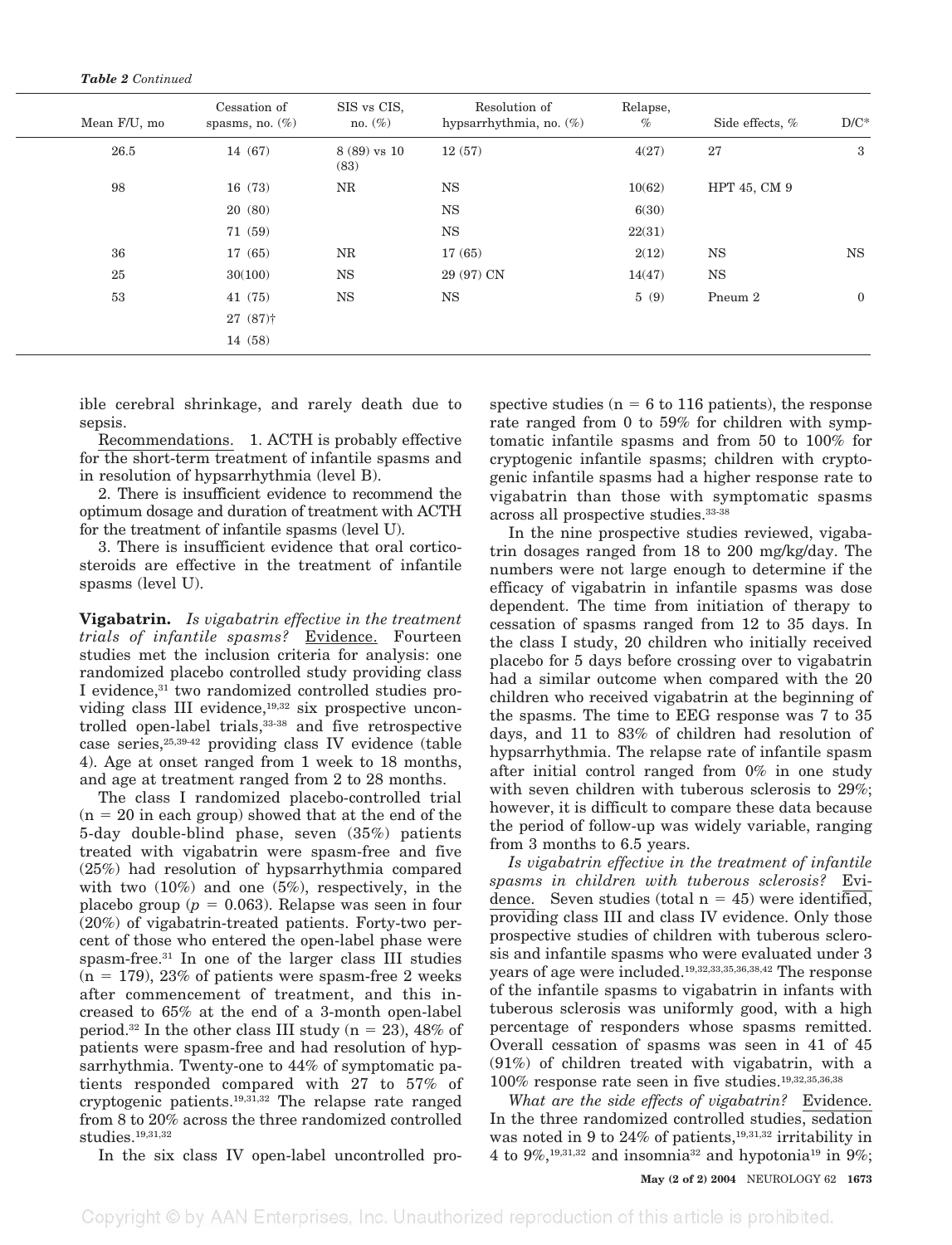#### *Table 3 Treatment with oral steroids: Short-term treatment*

| Ref.            | n  | Class       | Type of steroid (dose)                 | Duration of<br>full dose, wk | Total treatment<br>duration, wk | Other Rx  |
|-----------------|----|-------------|----------------------------------------|------------------------------|---------------------------------|-----------|
| 16              | 14 | $1/111*$    | Prednisone $(2 \text{ mg/kg})$         |                              | 4                               | $\rm No$  |
|                 | 15 |             | $\text{ACTH}$ (150 IU/m <sup>2</sup> ) | 2                            | 4                               | $\rm No$  |
| $17+$           | 12 | $_{\rm II}$ | Prednisone $(2 \text{ mg/kg})$         | Variable                     | Variable                        | $\rm No$  |
|                 | 12 |             | $\text{ACTH}$ (20 IU/m <sup>2</sup> )  | 6                            |                                 | $\rm No$  |
| 23 <sup>†</sup> |    | Ш           | Prednisolone $(2 \text{ mg/kg})$       |                              | $20 - 32$                       | <b>NS</b> |
| <b>CIS</b>      | 38 |             | Prednisolone $(2 \text{ mg/kg})$       |                              | $20 - 32$                       | <b>NS</b> |
| <b>SIS</b>      | 39 |             | Prednisolone $(2 \text{ mg/kg})$       | 8                            | $20 - 32$                       | <b>NS</b> |
| 30              | 12 | Ш           | Prednisone $(2 \text{ mg/kg})$         | 6                            | 20                              | <b>NS</b> |
| 28              | 22 | IV          | Prednisone $(3 \text{ mg/kg})$         |                              | 16                              | <b>NS</b> |

\* The study by Baram et al.16 is considered a class I when comparing ACTH vs prednisone but class III study when considering whether either medication was effective in decreasing the number of infantile spasms because it did not contain a placebo-controlled group.

† Results prior to crossover (phase I).

‡ Short-term outcome at 10 mo.

 $Rx = treatment; F/U = follow-up; SIS = symptomatic infantile spasms; CIS = cryptogenic infantile spasms; RH = reversal of hypersr$ rhythmia;  $NS = not$  stated;  $ACTH = adrenocorticotropic hormone$ ;  $HPT = hypertension$ ;  $CN = completely$  normal.

*Table 4 Vigabatrin studies: Short-term results*

| Ref.       | $\mathbf n$ | Class        | Dose,<br>mg/kg | Other<br>Rx | Mean (range)<br>$F/U$ , mo | Cessation of<br>spasms,<br>no. $(\%)$ | Cessation at<br>later F/U,<br>no. $(\%)$ | SIS vs. CIS,<br>no. $(\%)$ |
|------------|-------------|--------------|----------------|-------------|----------------------------|---------------------------------------|------------------------------------------|----------------------------|
| 31         | 40          | $\mathbf{I}$ | 150            | Yes         | 5                          | $15(42)^{*}$                          |                                          | $9(32)$ vs 6 (50)          |
| Placebo    | 20          |              |                |             |                            | $2(10)$ †                             |                                          |                            |
| <b>VGB</b> | 20          |              |                |             |                            | $7(35)$ <sup>+</sup>                  |                                          |                            |
| 32         | 179         | III          |                | Yes         | $(3-24)$                   | 32(23)                                | 87(65)                                   | $20(21)$ vs $45(27)$       |
| LD         | 90          |              | $18 - 36$      |             |                            | 8(11)                                 | <b>NS</b>                                |                            |
| HD         | 89          |              | $100 - 148$    |             |                            | 24(36)                                | <b>NS</b>                                |                            |
| $19\$      | 23          | Ш            | $100 - 150$    | $\rm No$    | $(9-24)$                   | 11(48)                                |                                          | $7(44)$ vs $4(57)$         |
| 33         | 116         | IV           | $50 - 200$     | No          | 23                         | 45(39)                                |                                          | $24(29)$ vs $21(62)$       |
| 34         | 23          | IV           | $50 - 150$     | Yes         | 65                         | 11(48)                                | $13(72)$ ††                              | $7(37)$ vs $4(100)$        |
| 35         | 29          | IV           | $50 - 125$     | $\rm No$    | 18                         | 17(59)                                |                                          | $13(59)$ vs $4(66)$        |
| 36         | 6           | IV           | $50 - 100$     | No          | 13                         | 4(75)                                 |                                          | $1(33)$ vs $3(100)$        |
| 37         | 28          | IV           | $75 - 150$     | No          | 20                         | 18(57)                                |                                          | $8(47)$ vs 6 $(55)$        |
| 38         | 42          | IV           | $40 - 150$     | Yes         | 10                         | 11(26)                                |                                          | $6(19)$ vs $5(50)$         |
| 25         | 21          | IV           | $100 - 150$    | NS.         | 21                         | 14(67)                                | 11(69)                                   | $8(72)$ vs $8(80)$         |
| 39         | 18          | IV           | $50 - 150$     | No          | 25                         | 9(50)                                 |                                          | $4(36)$ vs $5(71)$         |
| 40         | 25          | IV           | $60 - 80$      | <b>NS</b>   | 19                         | 16(64)                                |                                          | $13(68)$ vs $3(50)$        |
| 41         | 7           | IV           | $50 - 100$     | Yes         | <b>NS</b>                  | 4(57)                                 |                                          | $3(75)$ vs $1(50)$         |
| 42         | 250         | IV           | $25 - 400$     | Yes         | 8                          | 131 (68)                              |                                          | $97(75)$ vs $43(69)$       |

\* Following entry to open-label phase.

† At end of double-blind phase.

‡ Fifty-two percent of tuberous sclerosis patients were spasm-free and had no hypsarrhythmia 2 wk after starting treatment. The number of patients seizure-free increased to 87 (65%) at 3 mo.

§ Results describe outcome at end of phase I (prior to crossover).

Four (36%) have completely normal EEG.

¶ At end of phase II (after crossover).

\*\* Cause of death unrelated to treatment.

†† Outcome at 3 mo.

‡‡ Cause of death not stated.

 $Rx =$  treatments;  $F/U =$  follow-up; SIS = symptomatic infantile spasm; CIS = cryptogenic spasm;  $D/C =$  discontinued because of side effects; VGB = vigabatrin; Sed = sedation; Insom = insomnia; Irrit = irritability/agitation; LD = low dose; NS = not stated; HD = high dose;  $CN =$  completely normal.

#### **1674** NEUROLOGY 62 **May (2 of 2) 2004**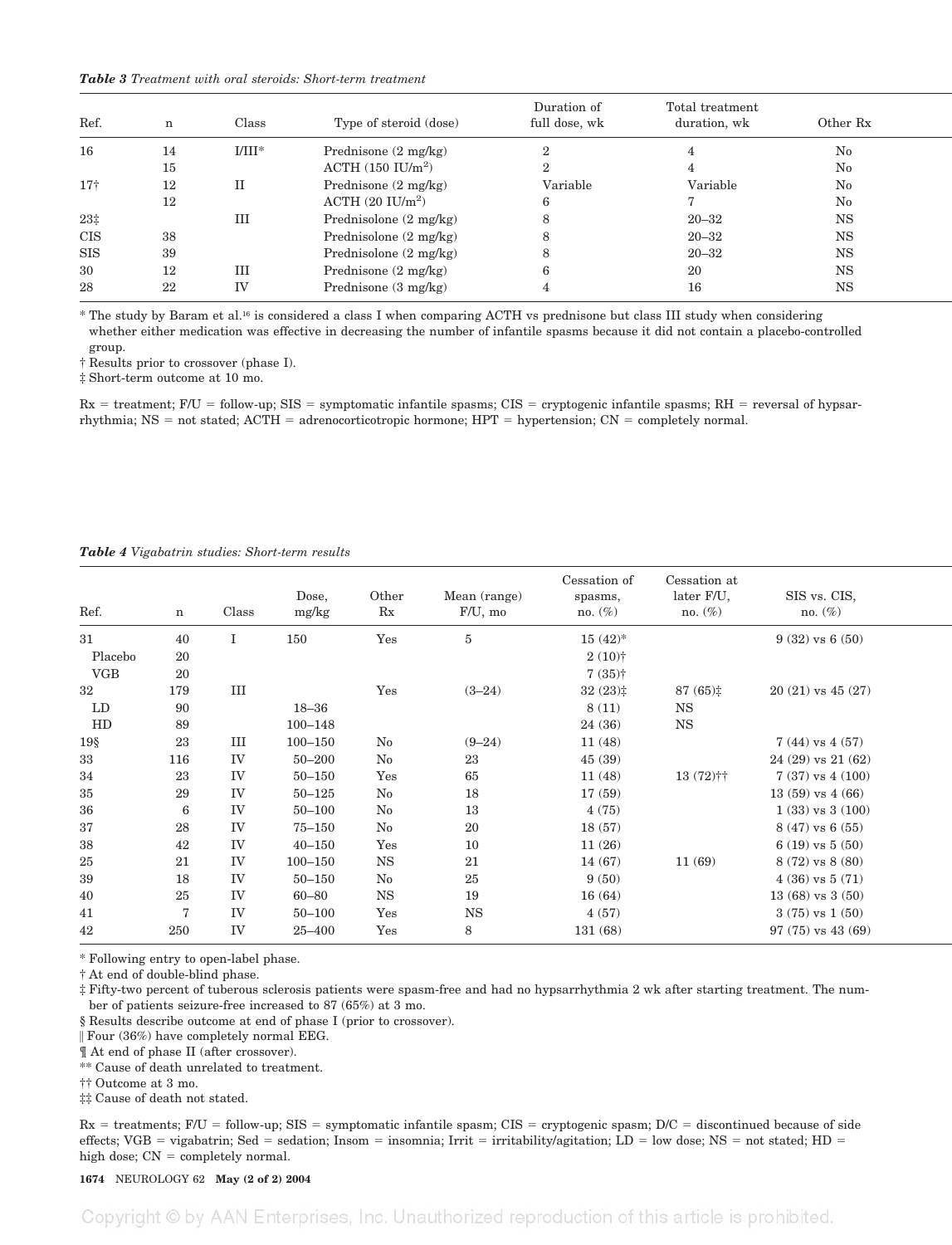*Table 3 Continued*

| Mean F/U,<br>mo | Cessation of<br>spasms, no. $(\%)$ | SIS vs CIS,<br>no. $(\%)$ | Resolution of<br>hypsarrhythmia, no. $(\%)$ | Relapse,<br>no. $(\%)$ | Side effects, no. $(\%)$        | Time to<br>improved |
|-----------------|------------------------------------|---------------------------|---------------------------------------------|------------------------|---------------------------------|---------------------|
| 16.9            | 4(29)                              | $3(30)$ vs $1(25)$        | $4(29)$ RH                                  | <b>NS</b>              | Nil ceased Rx                   | $1$ wk              |
| 15              | 13(87)                             | $(92)$ vs $(67)$          | 13 (87) RH                                  | (15)                   | Nil ceased Rx                   | $1$ wk              |
| <b>NS</b>       | 4(33)                              | NS                        | $4(33)$ RH                                  | 2(29)                  | HPT $6(25)$ , 10 $(63)$ atrophy | $33\%$ w/in $2/52$  |
| <b>NS</b>       | 5(42)                              | NS                        | $5(42)$ RH                                  | (33)                   |                                 | $75\%$ w/in $2/52$  |
| 10              |                                    |                           |                                             |                        | HPT(10)                         | NS                  |
| 10              | 15(39)                             |                           | $16(42)$ CN                                 | <b>NS</b>              |                                 | <b>NS</b>           |
| 10              | 14(36)                             |                           | $11(28)$ CN                                 | $_{\rm NS}$            |                                 | <b>NS</b>           |
| <b>NS</b>       | 3(25)                              | NS                        | 3(25)                                       | 0(0)                   | <b>NS</b>                       | <b>NS</b>           |
| 47              | 13(59)                             | NS                        | $11(50)$ CN                                 | 8(62)                  | NS                              | Mean 7 d            |

*Table 4 Continued*

| Resolution of<br>hypsarrhythmia,<br>no. $(\%)$ | Relapse,<br>no. $(\%)$ | Side effects, no. $(\%)$                | $D/C$ ,<br>no. $(\%)$ | Time to<br>improved, d |
|------------------------------------------------|------------------------|-----------------------------------------|-----------------------|------------------------|
|                                                |                        | $1(2)$ died                             | Nil                   | 12                     |
| 1(5)                                           | 2(10)                  | 6(30)                                   | Nil                   |                        |
| 5(25)                                          | 4(20)                  | 12(60)                                  | Nil                   |                        |
| 32(23)                                         | 14(16)                 | Sed 42 (25), Insom 15 (9), Irrit 15 (9) | 9(6)                  | $_{\rm NS}$            |
| 8(11)                                          | <b>NS</b>              |                                         |                       |                        |
| 24 (36)                                        | <b>NS</b>              |                                         |                       |                        |
| 11(48)                                         | $1(8)$ $[$             | $2(13), 1(5)$ died**                    | I(4)                  | 14                     |
| 45 (39)                                        | 20(17)                 | Sed 19 (16), Irrit 15 (13)              | Nil                   | 30                     |
| <b>NS</b>                                      | 3(14)                  | $2(10)$ 2 died $\ddagger$ :             | Nil                   | 35                     |
| $_{\rm NS}$                                    | 5(29)                  | Weight gain, Irrit, Sed 4 (14)          | Nil                   | $_{\rm NS}$            |
| 5(83)                                          | 1(25)                  | Hypotonia, Irrit 2 (33)                 | Nil                   | <b>NS</b>              |
| 14(50)                                         | 0(0)                   | Sed 4 (14)                              | Nil                   | 14                     |
| <b>NS</b>                                      | 3(27)                  | Mild                                    | Nil                   | 17                     |
| 8(39)                                          | 1(6)                   | 3(14)                                   | Nil                   | <b>NS</b>              |
| <b>NS</b>                                      | 5(56)                  | Irrit, Sed $2(11)$                      | Nil                   | <b>NS</b>              |
| 19(76)                                         | 4(25)                  | 3 (12) Irrit 2, Sed 1                   | Nil                   | 12                     |
| $1(14)$ CN                                     | 0(0)                   | NS                                      | <b>NS</b>             | 21                     |
| 132 (69)                                       | 28(21)                 | 33(13)                                  | 2(1)                  | 7                      |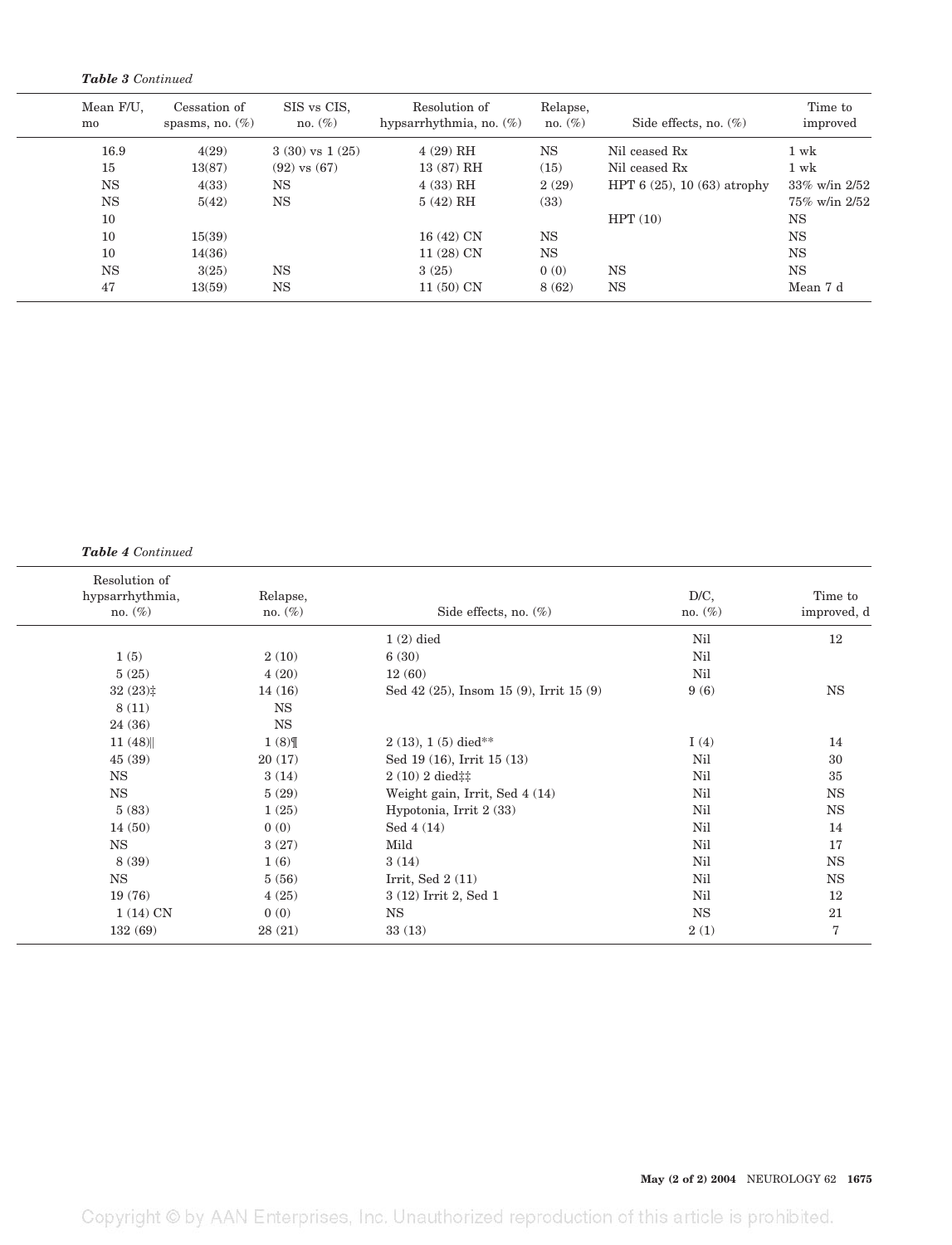vigabatrin was discontinued in 0 to 6% of patients because of side effects.19,31,32 There were two deaths unrelated to vigabatrin and one death in which the cause was not known across the three studies.19,32 In the six class IV open-label uncontrolled prospective studies, sedation was noted in 14 to 16% of patients,  $33,35,37$  irritability in 13 to  $33\%$ ,  $33-36$  and hypotonia in 33%.34 None of the patients discontinued treatment, and there were no reported deaths in 244 patients across six studies.

The most significant side effect of vigabatrin is the development of concentric visual field defects, which has been reported in 10 to 40% of adult patients on vigabatrin treatment in uncontrolled case series.44,45 This side effect also has been recently reported in children.46,47 In one study, 6 of 12 children receiving vigabatrin had visual field defects. Visual field assessment could not be performed in 141 additional children because of age or developmental delay.<sup>43</sup> Currently, the incidence of visual field deficits in infants under 1 year of age treated with vigabatrin is unknown. However, there is emerging evidence that abnormalities in the electroretinogram may occur in children as a result of vigabatrin therapy.48

*Is vigabatrin more effective than hormonal agents in the treatment of infantile spasms?* Evidence. Two studies that compared vigabatrin with steroids in the treatment of infantile spasms were analyzed: a randomized controlled trial providing class III evidence19 and a retrospective case series providing class IV evidence.25

Although the vigabatrin doses were similar (100 to 150 mg/kg/day), either ACTH or hydrocortisone was used in varying doses. In the class III randomized controlled trial, the efficacy, defined as total resolution of spasms at 20 days, was not significantly different  $(p = 0.12)$ .<sup>19</sup> In the class IV retrospective study, the drugs were of similar efficacy, but the outcome measure was 12 months spasm-free. In both studies, the rate of EEG improvement was superior for ACTH as compared with vigabatrin, but the relapse rate was higher for ACTH-treated children (*p* values not stated).25 Side effects were more common in patients treated with corticosteroids (27 to 37%) compared with 6 to 13% of patients treated with vigabatrin.

Conclusions. Two class III randomized controlled trials and the majority of class IV studies demonstrated that vigabatrin reduced the occurrence of infantile spasms and was associated with resolution of hypsarrhythmia, but less than half of those treated responded. One small class I study showed the same trend, but the difference was not statistically significant when compared with placebo. Vigabatrin appears to be effective within 14 days of initiation of therapy. A consensus of class III and class IV studies indicated that vigabatrin reduced the occurrence of infantile spasms in the great majority of children with tuberous sclerosis. Vigabatrin is considered by the Food and Drug Administration to be "experimental and unproven" for all indications, and it is not licensed for use in the United States. The potential

of vigabatrin for retinal toxicity in children receiving the drug for infantile spasms is a concern, but the magnitude of risk is unknown and therefore cannot be factored into a risk-benefit equation.

Recommendations. 1. Vigabatrin is possibly effective for the short-term treatment of infantile spasms (level C, class III and IV evidence).

2. Vigabatrin is also possibly effective for the short-term treatment of infantile spasms in the majority of children with tuberous sclerosis (level C, class III and IV evidence).

3. Serious concerns about retinal toxicity in adults suggest that serial ophthalmologic screening is required in patients on vigabatrin. However, data are insufficient to make recommendations regarding the frequency or type of screening that would be of value in reducing the prevalence of this complication in children (level U, class IV studies).

**Other agents.** *What other agents have been evaluated for the treatment of infantile spasms?* Valproic acid. Two studies met the inclusion criteria for analysis; both were class IV uncontrolled prospective open-label studies.49,50 Valproate dose ranged from 25 to 100 mg/kg/day. One study reported cessation of spasms in 73% and resolution of hypsarrhythmia in 91% of 22 children at 6 months' follow-up.50 The majority responded within 2 weeks, but 23% relapsed. Thrombocytopenia occurred in one-third of patients, requiring discontinuation of valproate in four patients. The other study reported cessation of spasms in 72% of children at 3 months' follow-up.49

Nitrazepam. Two class IV retrospective case series met the inclusion criteria for analysis.51,52 Dose ranged from 0.5 to 3.5 mg/kg/day. Cessation of spasms was reported in 3 of 10  $(30\%)^{51}$  and 13 of 24  $(54\%)$ <sup>52</sup> of children. Resolution of hypsarrhythmia occurred in 11 of 24  $(46%)$  and relapse in 2 of 13  $(15%)$ of children in one study.52

Pyridoxine. Pyridoxine has been reported to be the treatment of first choice for infantile spasms in Japan, but there are no randomized controlled trials of this drug. Two uncontrolled prospective open-label trials providing class IV evidence were analyzed.53,54 The response rate ranged from 13 to 29% in these studies. There is no evidence to suggest that the response rate of infantile spasms to pyridoxine therapy exceeds the spontaneous remission rate that would be predicted from limited natural history data.

Newer antiepileptic drugs and novel therapies. Zonisamide,<sup>55</sup> IV immunoglobulin (IVIG),<sup>56</sup> liposteroid,<sup>57</sup> the ketogenic diet,<sup>58</sup> thyrotropin-releasing hormone  $(TRH),<sup>59</sup>$  and topiramate<sup>60,61</sup> all have been administered for the treatment of infantile spasms. All except one class  $III$  study<sup>57</sup> provided class IV evidence, either in small uncontrolled prospective open-label studies or in retrospective case series.

Combination therapies. Two small uncontrolled prospective open-label studies used a combination of  $ACTH$  and vigabatrin<sup>62</sup> and hydrocortisone and valproate,63 providing class IV evidence. A short-term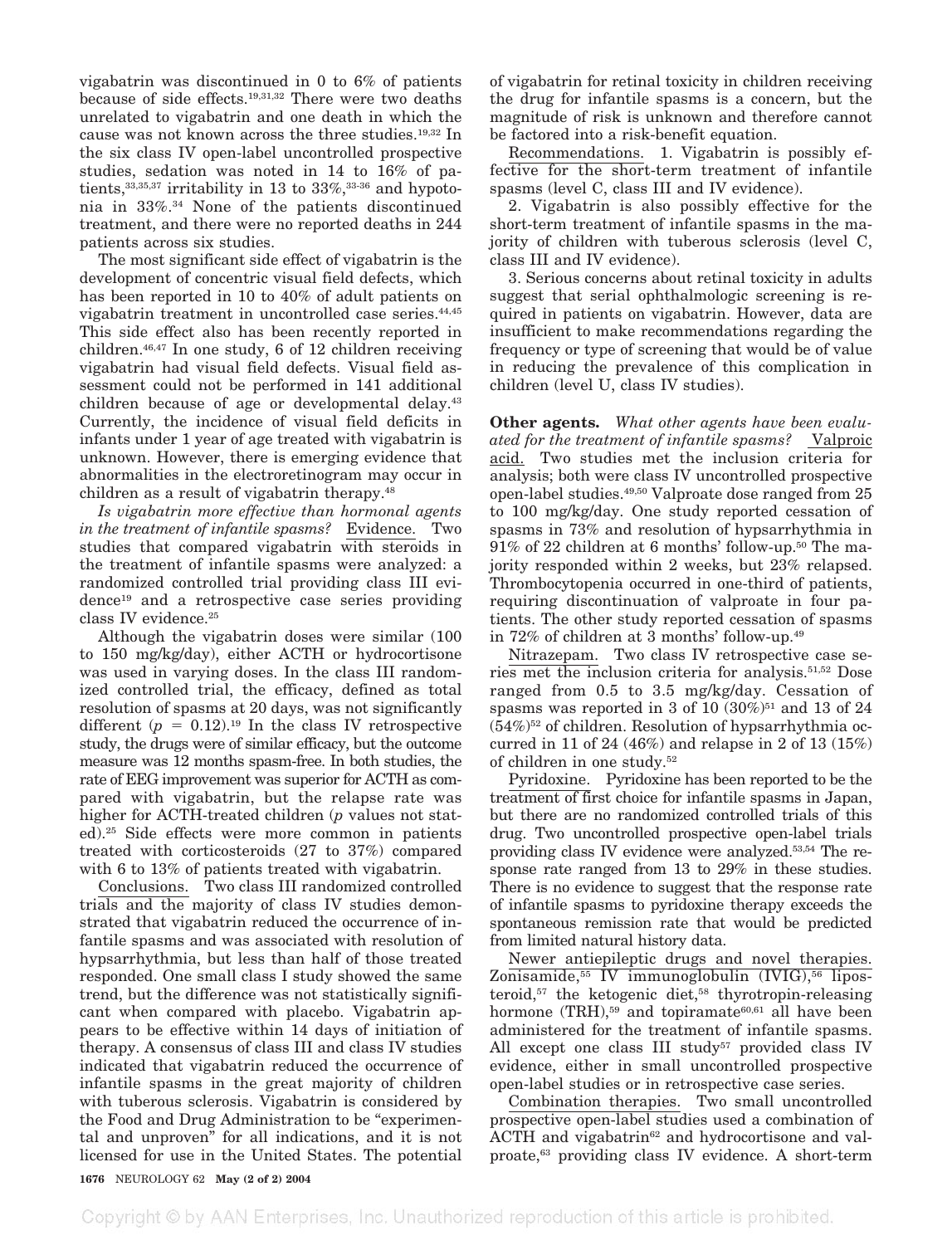(1-week) response to ACTH plus vigabatrin was seen in all nine patients, with one child relapsing after 9 months. Cessation of spasms was seen in 77% of 94 children treated with sodium valproate and hydrocortisone within 2 weeks; 81% of 59 followed to at least age 2 years were seizure-free.

Conclusions. There are insufficient or inadequate data to determine whether valproic acid, nitrazepam, pyridoxine, zonisamide, topiramate, novel therapies (IVIG, liposteroid, ketogenic diet, TRH) or combination therapies are effective in the treatment of infantile spasms.

Recommendations. 1. There is insufficient evidence to recommend other treatments (valproic acid, benzodiazepines, pyridoxine, newer antiepileptic drugs, or other or novel therapies) for the treatment of infantile spasms (level U, class III and IV evidence).

**Long-term outcome.** *Natural history studies.* The only available information on the natural history of infantile spasms comes from an evaluation of the pre-ACTH literature, but comparison of treatment studies to natural history controls is constrained by a number of factors. Interpretation of natural history outcomes in infantile spasms that were stratified into cryptogenic and symptomatic patients proved difficult because of limited diagnostic testing in the 1950s and 1960s, particularly in regard to the neuroimaging techniques used at that time. In addition, there were inconsistencies in the literature concerning use of the terms "cryptogenic" and "symptomatic," as previously reviewed.<sup>1,12,64</sup> Also, inclusion criteria differed across studies, and assessment of cognitive outcome was based on qualitative assessments including school placement rather than on formal psychometric testing. With these caveats, it is instructive to examine outcome studies of children with infantile spasms in the presteroid era.

Gibbs et al.<sup>10</sup> in 1954 reported long-term follow-up in 103 survivors over 3 years of age from an original cohort of 237 patients with infantile spasms. Detailed clinical and EEG data were available in 69 children. This cohort can be considered untreated as none received steroids and all drugs used at that time are known to be ineffective against infantile spasms. At age 5 or older, 11% of the children still had infantile spasms, 45% had other seizure types, and 55% were seizure-free. Hypsarrhythmia persisted in 31%, focal EEG abnormalities were noted in 52%, and the EEG was normal in 17%. Only 13% of children over 1 year of age had normal intellectual development, but the method of assessment was not stated and there was no stratification for cryptogenic and symptomatic groups. Mortality was 11% before age 2, but the cause of death was not given.

There also are reports of early, spontaneous remission of infantile spasms.14,65 One retrospective study reported spontaneous remission in 11% of 44 patients treated with metharbital or phenytoin, but not steroids, within 6 months of the onset of spasms and in 25% by 12 months of onset.14 However, it was not stated what percentage of children in this group developed other seizure types. This is an important omission, given the fact that approximately 20% of children with infantile spasms develop complex conditions such as the Lennox-Gastaut syndrome. The developmental outcome of children in this group was poor, with only 9% being defined as normal. This outcome was not significantly different when compared with a separate cohort treated with either lowdose ACTH or prednisone.<sup>66</sup>

*What is the effect of short-term treatment of infantile spasms on long-term outcome?* Evidence. Seven studies provided class III and IV evidence for the long-term outcome of infantile spasms. None was randomized or controlled, five were prospective openlabel studies,  $23,34,38,63,66$  and two were retrospective case series $67,68$  (table 5).

One prospective class III study reported long-term follow-up in 64 patients, $66$  48 of whom had previously been entered in randomized crossover treatment protocols.17 The other 16 children in this cohort were treated in a prospective open-label protocol of either ACTH or prednisone.21,30 Low-dose ACTH (20 IU) and 2 mg/kg of prednisone were used across the studies, and outcome was analyzed by treatment and etiology. The majority of children (87%) had symptomatic spasms. Mean duration of follow-up was 50 months, with a range of 9 months to 10 years. There was a 5% mortality rate in symptomatic patients, but cause of death was not stated. Cryptogenic patients had a better outcome, with 2 of 8 cryptogenic patients being cognitively normal, compared with 1 of the 56 symptomatic patients  $(p < 0.05)$ . Infantile spasms persisted in 42% of children, whereas 53% of patients developed other seizure types and 47% were seizure-free. There was no significant difference in outcome for ACTH treatment compared with prednisone. Delay in initiation of treatment of  $>5$  weeks from onset of the spasms had no influence on longterm cognitive outcome or on the development of epilepsy.

In the second prospective class III study, follow-up beyond 6 years was reported in 102 children from an original cohort of 121 cryptogenic cases.23 Fifty percent of ACTH-treated patients were developmentally normal, 62% were seizure-free, and 39% had a normal EEG. When ACTH was compared with other therapies such as oral steroids, benzodiazepines, or conventional anticonvulsants, there was a significant difference in favor of ACTH for psychometric development and achieving a seizure-free state ( $p < 0.05$ ). An improved neurodevelopmental outcome also was associated with early commencement of therapy of -1 month.

One retrospective class IV study compared outcome in children treated with ACTH, vitamin  $B_6$ , and sodium valproate. Twenty-one percent of ACTH-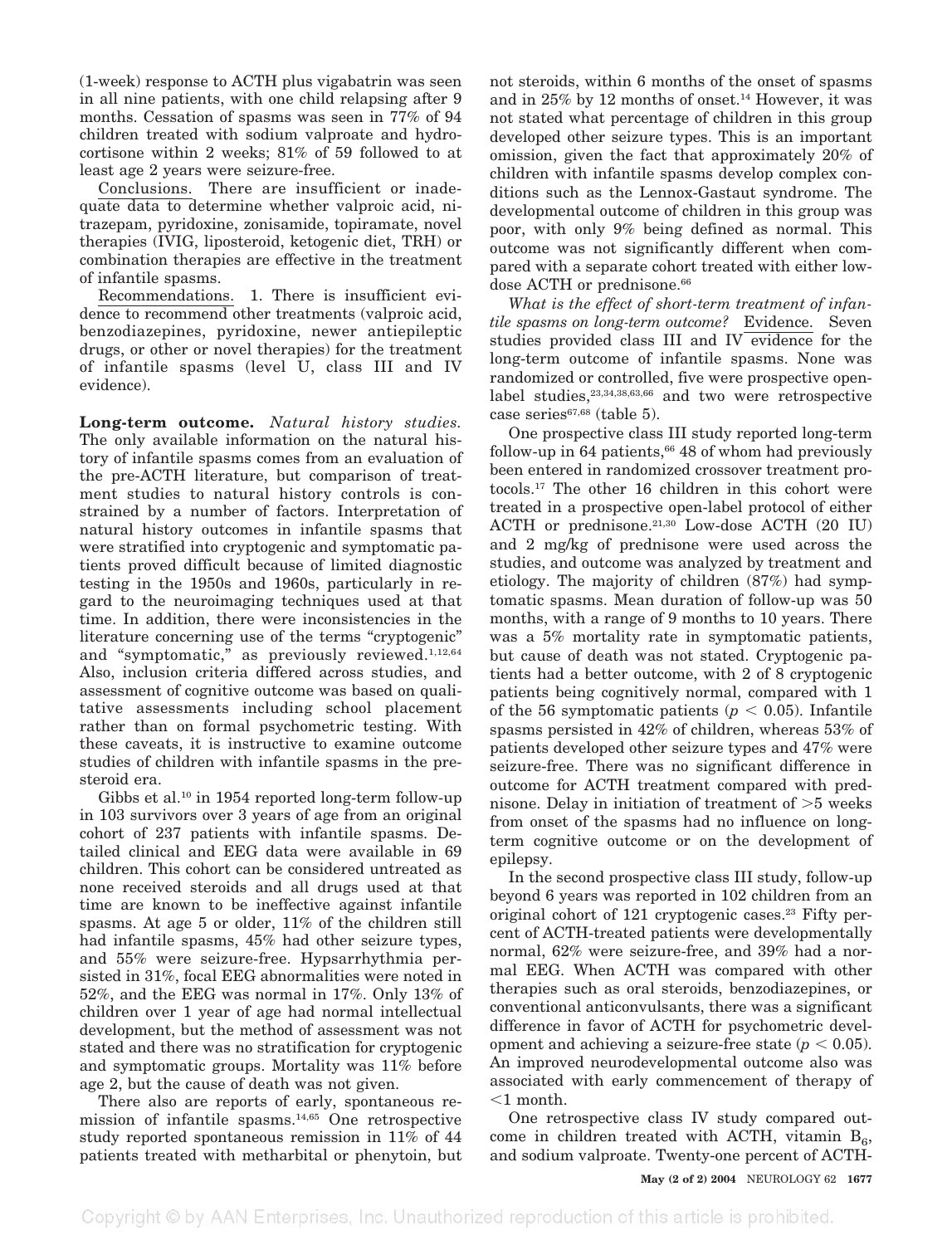|  |  |  |  | Table 5 Results of treatment of infantile spasms on long-term outcome |  |  |  |  |  |  |  |
|--|--|--|--|-----------------------------------------------------------------------|--|--|--|--|--|--|--|
|--|--|--|--|-----------------------------------------------------------------------|--|--|--|--|--|--|--|

|    | Ref. Class | $\,$ n | Dose                                       | Duration of Total Rx<br>full dose,<br>wk | duration,<br>wk | Other<br>Rx | Mean (range)<br>F/U | Normal<br>development, no.<br>$(\%)$                    | Normal EEG,<br>no. $(\%)$ | Seizure-free, no. (%)                        | Deaths,<br>no. $(\%)$ |
|----|------------|--------|--------------------------------------------|------------------------------------------|-----------------|-------------|---------------------|---------------------------------------------------------|---------------------------|----------------------------------------------|-----------------------|
| 66 | $\rm III$  | 64     |                                            | $\,6$                                    | $\,6$           | $\rm No$    | $50 \text{ mo}$     | $3(5)*$                                                 | $_{\rm NS}$               | 30(47)                                       | $3(5)$ †              |
|    |            | 8      | <b>CIS</b>                                 |                                          |                 |             | 44 mo               | $2(25)\ddagger$                                         |                           |                                              |                       |
|    |            | 56     | <b>SIS</b>                                 |                                          |                 |             | $51 \text{ mo}$     | 1(2)                                                    |                           |                                              |                       |
|    |            | 28     | ACTH 20-30 IU                              | 6                                        | 6               | No          |                     | 1(4)                                                    |                           |                                              |                       |
|    |            | 36     | PNL 2 mg/kg/d                              | 6                                        | $\,6$           | No          |                     | 2(6)                                                    |                           |                                              |                       |
| 23 | $\rm III$  | 102    |                                            | Var                                      | Var             | $_{\rm NS}$ | >6 y                |                                                         |                           |                                              | $3, 2\S$              |
|    |            | 36     | ACTH 110 $\rm{IU/m^2}$                     | $\,3$                                    | $\,$ 8 $\,$     | $_{\rm NS}$ |                     | 18(50)                                                  | 14 (39)                   | 23 (62)                                      |                       |
|    |            | 37     | ACTH 110 $IU/m^2$ , 14-20<br>PNL 2 mg/kg/d |                                          | $22 - 28$       | $_{\rm NS}$ |                     | 22(59)                                                  | 15(41)                    | 24(65)                                       |                       |
|    |            | 17     | $PNL$ 2 mg/kg/d                            | 8                                        | $20 - 32$       | NS          |                     | 2(12)                                                   | 7(41)                     | 5(29)                                        |                       |
|    |            | 12     | <b>AED</b>                                 | $_{\rm NS}$                              | $_{\rm NS}$     | $_{\rm NS}$ |                     | 2(17)                                                   | 4(33)                     | 3(25)                                        |                       |
| 67 | IV         | 109    |                                            | $_{\rm NS}$                              | $_{\rm NS}$     | $_{\rm NS}$ | 11.5y               | 26(24)                                                  | <b>NS</b>                 | 64 (59)                                      | 0(0)                  |
|    |            | 14     | <b>CIS</b>                                 |                                          |                 |             |                     | 10(71)                                                  | NS                        | 13(93)                                       |                       |
|    |            | 95     | <b>SIS</b>                                 |                                          |                 |             |                     | 16(17)                                                  | <b>NS</b>                 | 51(54)                                       |                       |
|    |            | 14     | $B_6$ 30–400 mg/d                          | NS                                       | $_{\rm NS}$     | $_{\rm NS}$ |                     | 8 (57)                                                  | <b>NS</b>                 | 12(86)                                       |                       |
|    |            | 77     | ACTH 10 IU                                 | 2.4                                      | $_{\rm NS}$     | $_{\rm NS}$ |                     | 16(21)                                                  | $_{\rm NS}$               | 43(56)                                       |                       |
|    |            | 4      | VPA 21-42 mg/<br>kg/d                      | <b>NS</b>                                | $_{\rm NS}$     | $_{\rm NS}$ |                     | 0(0)                                                    | $_{\rm NS}$               | 4(100)                                       |                       |
| 68 | IV         | 28     |                                            | $_{\rm NS}$                              | $_{\rm NS}$     | <b>NS</b>   | NS (23-88) mo       | $2(8)$ **                                               | <b>NS</b>                 | 7(26)                                        |                       |
|    |            |        | <b>CIS</b>                                 |                                          |                 |             |                     | 0(0)                                                    | <b>NS</b>                 | 2(20)                                        |                       |
|    |            |        | $_{\rm SIS}$                               |                                          |                 |             |                     | 4(23)                                                   | <b>NS</b>                 | 4(23)                                        |                       |
|    |            |        | ACTH 80 IU                                 |                                          |                 |             |                     | 0(0)                                                    | $_{\rm NS}$               | 2(20)                                        | 2(18)                 |
|    |            |        | VPA 60 mg                                  |                                          |                 |             |                     | 4(25)                                                   | $_{\rm NS}$               | 4(25)                                        | 5(31)                 |
| 34 | IV         | 18     | VGB 50-150 mg/<br>kg/d                     |                                          |                 | Yes         | 5.35 y              | $3(17)$ ††                                              | 4(22)                     | 13 (72)                                      | 2(10)                 |
| 38 | IV         | 42     | VGB 40-150 mg/<br>kg/d                     |                                          |                 | Yes         | $10 - 42$ mo        | $10(26) 1(3)$ SIS vs<br>9 (90) CIS                      | <b>NS</b>                 | 23 (59) 13 (45) SIS vs 3 (7)<br>10 (100) CIS |                       |
| 63 | IV         | 94     | VPA 40 mg/kg/d,<br>$H/C$ 15 mg/kg/d        |                                          |                 | No          | 3.1 y               | 26 (37) 6 (18) SIS vs NS<br>$20~(74)~\mathrm{CIS^{**}}$ |                           | 48 (81) 28 (85) SIS vs NS<br>20 (74) CIS     |                       |

 $*$  I Q  $> 80$ .

† All symptomatic patients.

 $\ddagger p < 0.025$  for CIS vs SIS patients.

§ Two deaths secondary to complications of ACTH.

 $\parallel$  Developmental quotient  $>$  75.

 $\parallel$  Only reported long-term outcome in B<sub>6</sub>-responsive cases.

\*\* I  $Q > 70$ .

†† Normal or slightly delayed.

 $Rx = treatment; F/U = follow-up; CIS = cryptogenic infantile spasm; SIS = symptomatic infantile spasm; ACTH = adrenocorticotro$ phic hormone; PNL = prednisone; VGB = vigabatrin; VPA/HC = combination of sodium valproate and hydrocortisone;  $B_6$  = vitamin  $B<sub>6</sub>$ ; AED = antiepileptic drug; NS = not stated; Var = variable.

treated and 57% of  $B_6$ -responsive patients had normal cognitive outcome. Fifty-six percent of ACTHtreated and 86% of  $B_6$ -responsive patients were seizure-free. None of the valproate-treated patients had normal IQ, but all were seizure-free.<sup>67</sup> As previously observed in other studies, cryptogenic patients had a better outcome. In contrast, outcome was uniformly poor in another study comparing ACTH and valproate; only 8% of patients had an IQ over 70, and 26% were seizure-free with no significant difference

between cryptogenic and symptomatic or ACTH- and valproate-treated patients. Delay in initiation of treatment had no influence on long-term outcome.<sup>68</sup>

Two prospective open-label class IV studies reporting long-term outcome in infants treated with vigabatrin in addition to other medications were identified.34,38 In one study, 17% of children were normal or slightly developmentally delayed, and 72% were seizure-free for at least 1 year.<sup>34</sup> In the other study, 36% of children were seizure-free and develop-

#### **1678** NEUROLOGY 62 **May (2 of 2) 2004**

Copyright © by AAN Enterprises, Inc. Unauthorized reproduction of this article is prohibited.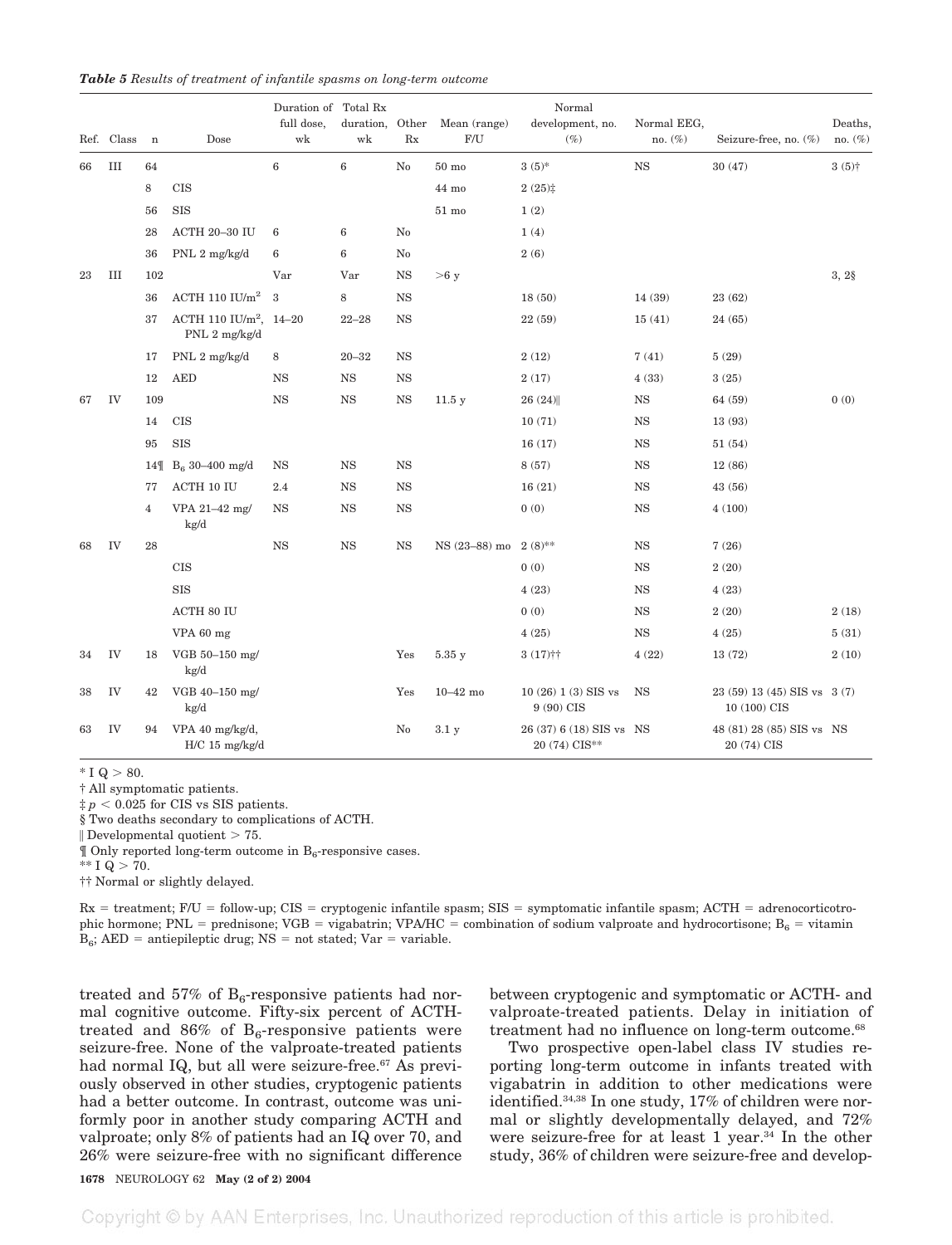mentally normal. Nine (90%) of cryptogenic patients had a good developmental outcome compared with one (3%) symptomatic patient after follow-up from 10 months to 3.5 years.38

These studies support that a cryptogenic etiology of infantile spasms is associated with a better longterm outcome. Other factors independent of treatment reported to be associated with a good prognosis include normal development prior to onset of spasms, with no prior neurologic deficit and absence of other seizure types in association with spasms.23,66

Conclusions. The evidence is conflicting and limited to class III and IV that treatment of infantile spasms with agents including ACTH, oral corticosteroids, vigabatrin, valproic acid, and pyridoxine improves the long-term prognosis for cognitive outcome or decreases the later incidence of epilepsy.

Recommendations. 1. The data are insufficient to make any recommendations regarding the use of ACTH, corticosteroids, vigabatrin, valproic acid, and pyridoxine to improve the long-term outcomes (seizure freedom and normal development) of children with infantile spasms (level U, class III and IV evidence).

2. The data are insufficient to conclude that early initiation of treatment should be used to improve the long-term outcome of children with infantile spasms (level U, class III and IV evidence).

### **Future research**

- 1. Further prospective randomized masked controlled studies are required to determine the optimal treatment of children with infantile spasms, with the following features included:
	- a. Studies should be stratified at entry for etiology, and inclusion criteria should include infantile spasms and the presence of either classic or modified hypsarrhythmia. The infantile spasms and EEG should be confirmed by video-EEG monitoring.
	- b. A standardized pretreatment developmental assessment is necessary to enable longitudinal evaluation of cognitive outcome.
	- c. A standard dose and duration of treatment are essential to allow statistical comparison of short- and long-term outcomes across centers.
	- d. Short-term measures should be precisely defined and should include complete cessation of spasms as well as a grading of the EEG response to include resolution of hypsarrhythmia, residual epileptiform activity, or complete normalization.
	- e. Long-term measures also should be well defined and should include cognitive outcomes using standardized psychometric assessments. The long-term incidence of epilepsy should also be determined.
- 2. There is a need for the development of an animal model to investigate mechanisms of epileptogenesis in infantile spasms and identify novel targets for therapeutic development
- 3. Efficacy of newer anticonvulsants should specifically be assessed, based on a knowledge of their mechanisms of action.

**Disclaimer.** This statement is provided as an educational service of the American Academy of Neurology (AAN). It is based on an assessment of current scientific and clinical information. It is not intended to include all possible proper methods of care for a particular neurologic problem or all legitimate criteria for choosing to use a specific procedure. Neither is it intended to exclude any reasonable alternative methodologies. The AAN recognizes that specific patient care decisions are the prerogative of the patient and the physician caring for the patient, based on all of the circumstances involved.

#### **Appendix 1: American Academy of Neurology evidence classification scheme for a therapeutic article**

- Class I: evidence provided by a prospective, randomized, controlled clinical trial with masked outcome assessment, in a representative population. The following are required: (a) Primary outcome(s) is/are clearly defined; (b) exclusion/inclusion criteria are clearly defined; (c) adequate accounting for dropouts and crossovers with numbers sufficiently low to have minimal potential for bias; and (d) relevant baseline characteristics are presented and substantially equivalent among treatment groups or there is appropriate statistical adjustment for differences.
- Class II: evidence provided by a prospective matched group cohort study in a representative population with masked outcome assessment that meets a–d above *or* a randomized control trial in a representative population that lacks one criteria of a–d.
- Class III: all other controlled trials (including well-defined natural history controls or patients serving as own controls) in a representative population, where outcome assessment is independent of patient treatment.
- Class IV: evidence from uncontrolled studies, case series, case reports, or expert opinion.

#### **Appendix 2: American Academy of Neurology system for translation of evidence to recommendations**

| Translation of evidence to<br>recommendations                                                                                   | Rating of recommendation                                                                                                                                                    |  |  |  |  |
|---------------------------------------------------------------------------------------------------------------------------------|-----------------------------------------------------------------------------------------------------------------------------------------------------------------------------|--|--|--|--|
| Level A rating requires at least<br>one convincing class I study<br>or at least two consistent,<br>convincing class II studies. | $A =$ established as effective, ineffective,<br>or harmful for the given condition in<br>the specified population.                                                          |  |  |  |  |
| Level B rating requires at least<br>one convincing class II study<br>or at least three consistent<br>class III studies.         | $B =$ probably effective, ineffective, or<br>harmful (or probably<br>useful/predictive or not<br>useful/predictive) for the given<br>condition in the specified population. |  |  |  |  |
| Level C rating requires at least<br>two convincing and<br>consistent class III studies.                                         | $C =$ possibly effective, ineffective, or<br>harmful (or possibly useful/predictive<br>or not useful/predictive) for the given<br>condition in the specified population.    |  |  |  |  |
|                                                                                                                                 | $U =$ data inadequate or conflicting.<br>Given current knowledge, treatment<br>is unproven.                                                                                 |  |  |  |  |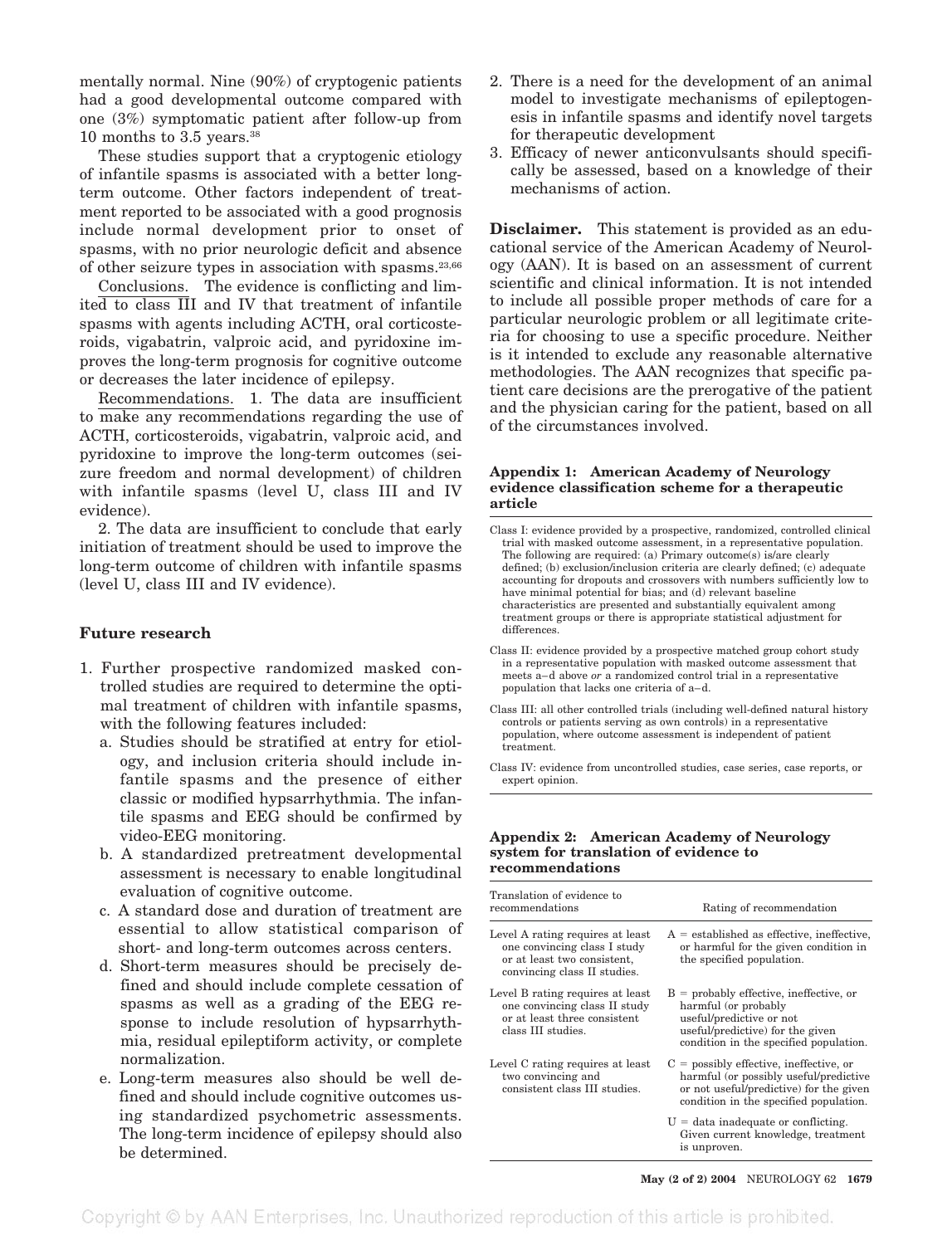#### **Appendix 3: Quality Standards Subcommittee Members**

Gary Franklin, MD, MPH (co-chair); Gary Gronseth, MD (co-chair); Charles E. Argoff, MD; Stephen Ashwal, MD (ex-officio); Christopher Bever, Jr., MD; Jody Corey-Bloom, MD, PhD; John D. England, MD; Jacqueline French, MD (ex-officio); Gary H. Friday, MD; Michael Glantz, MD; Deborah Hirtz, MD; Donald J. Iverson, MD; Samuel Wiebe, MD; and William J. Weiner, MD, Catherine Zahn, MD (ex-officio).

#### **Appendix 4: Child Neurology Society Practice Committee**

Carmela Tardo, MD (chair); Bruce Cohen, MD (vice-chair); Elias Chalhub, MD; Roy Elterman, MD; Murray Engel, MD; Bhuwan Garg, MD; Brian Grabert, MD; Annette Grefe, MD; Michael Goldstein, MD; David Griesemer, MD; Betty Koo, MD; Edward Kovnar, MD; Leslie Ann Morrison, MD; Colette Parker, MD; Ben Renfroe, MD; Michael Shevell, MD; Shlomo Shinnar, MD; Gerald Silverboard, MD; Russell Snyder, MD; Dean Timmons, MD; and Greg Yim, MD.

#### **References**

- 1. Holmes GL, Vigevano F. Epilepsy: a comprehensive textbook. New York: Lippincott-Raven, 1997.
- 2. Fusco L, Vigevano F. Ictal clinical electroencephalographic findings of spasms in West syndrome. Epilepsia 1993;34:671–678.
- 3. Cowan LD, Hudson LS. The epidemiology and natural history of infantile spasms. J Child Neurol 1991;6:355–364.
- 4. Sidenvall R, Eeg-Olofsson O. Epidemiology of infantile spasms in Sweden. Epilepsia 1995;36:572–574.
- 5. Riikonen R, Donner M. Incidence and aetiology of infantile spasms from 1960–1976: a population study in Finland. Dev Med Child Neurol 1979; 21:333–343.
- 6. Cowan LD, Bodensteiner JB. Prevalence of the epilepsies in children and adolescents. Epilepsia 1989;30:94–106.
- 7. Bobele GB, Bodensteiner JB. The treatment of infantile spasms by child neurologists. J Child Neurol 1994;9:432–435.
- 8. Ito M, Seki T, Takuma Y. Current therapy for West syndrome in Japan. J Child Neurol 2000;15:424–428.
- 9. Appleton RE. The treatment of infantile spasms by paediatric neurologists in the UK and Ireland. Dev Med Child Neurol 1996;38:278–279.
- 10. Gibbs EL, Anderson EM, Gibbs FA. Diagnosis and prognosis of hypsarrhythmia and infantile spasms. Pediatrics 1954;13:66–73.
- 11. Hrachovy RA, Frost JD Jr, Glaze DG. Hypsarrhythmia: variations on the theme. Epilepsia 1984;25:317–325.
- 12. Commission on Classification and Terminology of the International League Against Epilepsy. Proposal for revised classification of epilepsies and epileptic syndromes. Epilepsia 1989;30:389–399.
- 13. Jeavons PM, Bower BD. The natural history of infantile spasms. Arch Dis Child 1961;36:17–21.
- 14. Hrachovy RA, Glaze DG, Frost JD Jr. A retrospective study of spontaneous remission and long-term outcome in patients with infantile spasms. Epilepsia 1991;32:212–214.
- 15. Hattori H. Spontaneous remission of spasms in West syndrome implications of viral infection. Brain Dev 2001;23:705–707.
- 16. Baram TZ, Mitchell WG, Tournay A, et al. High-dose corticotropin (ACTH) versus prednisone for infantile spasms: a prospective, randomized, blinded study. Pediatrics 1996;97:375–379.
- 17. Hrachovy RA, Frost JD Jr, Kellaway P, Zion TE. Double-blind study of ACTH vs prednisone therapy in infantile spasms. J Pediatr 1983;103: 641–645.
- 18. Hrachovy RA, Frost JD Jr, Glaze DG. High-dose, long-duration versus low-dose, short-duration corticotropin therapy for infantile spasms. J Pediatr 1994;124:803–806.
- 19. Vigevano F, Cilio MR. Vigabatrin versus ACTH as first-line treatment for infantile spasms: a randomized, prospective study. Epilepsia 1997; 38:1270–1274.
- 20. Yanagaki S, Oguni H, Hayashi K, et al. A comparative study of highdose and low-dose ACTH therapy for West syndrome. Brain Dev 1999; 21:461–467.
- 21. Hrachovy RA, Frost JD Jr, Kellaway P, et al. A controlled study of ACTH therapy in infantile spasms. Epilepsia 1980;21:631–636.
- 22. Kusse MC, Van Nieuwenhuizen O, Van Huffelen AC, et al. The effect on non-depot ACTH1–24 on infantile spasms. Dev Med Child Neurol 1993;35:1067–1073.
- 23. Lombroso CT. A prospective study of infantile spasms: clinical and therapeutic correlations. Epilepsia 1983;24:135–158.
- 24. Snead OC III, Benton JW Jr, Hosey LC, et al. Treatment of infantile spasms with high-dose ACTH: efficacy and plasma levels of ACTH and cortisol. Neurology 1989;39:1027–1031.
- 25. Cossette P, Riviello JJ, Carmant L. ACTH versus vigabatrin therapy in infantile spasms: a retrospective study. Neurology 1999;52:1691–1694.
- 26. Riikonen R, Simell O. Tuberous sclerosis and infantile spasms. Dev Med Child Neurol 1990;32:203–209.
- 27. Sher PK, Sheikh MR. Therapeutic efficacy of ACTH in symptomatic infantile spasms with hypsarrhythmia. Pediatr Neurol 1993;9:451–456.
- 28. Snead OC III, Benton JW, Myers GJ. ACTH and prednisone in childhood seizure disorders. Neurology 1983;33:966–970.
- 29. Singer WD, Rabe EF, Haller JS. The effect of ACTH therapy upon infantile spasms. J Pediatr 1980;96:485–489.
- 30. Hrachovy RA, Frost JD Jr, Kellaway P, et al. A controlled study of prednisone therapy in infantile spasms. Epilepsia 1979;20:403–477.
- 31. Appleton RE, Peters ACB, Mumford JP, et al. Randomised, placebocontrolled study of vigabatrin as first-line treatment of infantile spasms. Epilepsia 1999;40:1627–1633.
- 32. Elterman RD, Shields WD, Mansfield KA, et al. Randomised trial of vigabatrin in patients with infantile spasms. Neurology 2001;57:1416– 1421.
- 33. Fejerman N, Cersosimo R, Caraballo R, et al. Vigabatrin as a firstchoice drug in the treatment of West syndrome. J Child Neurol 2000;15: 161–165.
- 34. Siemes H, Brandl U, Spohr H-L, et al. Long-term follow-up study of vigabatrin in pretreated children with West syndrome. Seizure 1998;7: 293–297.
- 35. Covanis A, Theodorou V, Lada C, et al. The first-line use of vigabatrin to achieve complete control of infantile spasms. J Epilepsy 1998;11:265– 269.
- 36. Vles JSH, Van der Heyden AMHG, Ghijs A, et al. Vigabatrin in the treatment of infantile spasms. Neuropediatrics 1993;24:230–231.
- 37. Wohlrab G, Boltshauser E, Schmitt B. Vigabatrin as a first-line drug in West syndrome: clinical and electroencephalographic outcome. Neuropediatrics 1998;29:133–136.
- 38. Granstrom M-L, Gaily E, Liukkonen E. Treatment of infantile spasms: results of a population-based study with vigabatrin as the first drug for spasms. Epilepsia 1999;40:950–957.
- 39. Tay SKH, Ong HT, Low PS. The use of vigabatrin in infantile spasms in Asian children. Ann Acad Med Singapore 2001;30:26–31.
- 40. Koo B. Vigabatrin in the treatment of infantile spasms. Pediatr Neurol 1999;20:106–110.
- 41. Kwong L. Vigabatrin as first line therapy in infantile spasms: review of seven patients. J Paediatr Child Health 1997;33:121–124.
- 42. Aicardi J, Hauser E, Steinbock H, et al. Vigabatrin as initial therapy for infantile spasms: a European retrospective survey. Epilepsia 1996; 37:638–642.
- 43. Wohlrab G, Boltshauser E, Schmitt B, et al. Visual field constriction is not limited to children treated with vigabatrin. Neuropediatrics 1999; 30:130–132.
- 44. Krauss GL, Johnson MA, Miller NR. Vigabatrin-associated retinal cone dysfunction. Electroretinogram and ophthalmologic findings. Neurology 1997;50:614–618.
- 45. Kalviainen R, Nousiainen I, Mantyjarvi M, et al. Initial vigabatrin monotherapy is associated with increased risk of visual field constriction: a comparative follow up study with patients on initial carbamazepine therapy and healthy controls. Epilepsia 1998;39(suppl 6):D06.
- 46. Gross-Tsur V, Banin E, Shahar E, et al. Visual impairment in children with epilepsy treated with vigabatrin. Ann Neurol 2000;48:60–64.
- 47. Iannetti P, Spalice A, Perla FM, et al. Visual field constriction in children with epilepsy on vigabatrin treatment. Pediatrics 2000;106:838– 842.
- 48. Westall C, Buncic R, Logan W, et al. Longitudinal changes of ERGs in children on vigabatrin therapy. In: Sharpe J, ed. Neuro-ophthalmology in the new millennium. Proceedings of the INOS Meeting, Toronto, Canada. Engelwood, NJ: Medimond Medical Publications, 2001:29–34.
- 49. Fisher E, Siemes H, Pund R, et al. Valproate metabolites in serum and urine during antiepileptic therapy in children with infantile spasms: abnormal metabolite pattern associated with reversible hepatotoxicity. Epilepsia 1992;33:165–171.
- 50. Siemes H, Spohr HL, Michael T, et al. Therapy of infantile spasms with valproate: results of a prospective study. Epilepsia 1988;29:553–560.
- 51. Chamberlain MC. Nitrazepam for refractory infantile spasms and the Lennox-Gastaut syndrome. J Child Neurol 1996;11:31–34.
- 52. Volzke E, Doose H, Stephan E. The treatment of infantile spasms and hypsarrhythmia with mogadon. Epilepsia 1967;8:64–70.
- 53. Ohtsuka Y, Matsuda M, Ogino T, et al. Treatment of the West syndrome with high-dose pyridoxal phosphate. Brain Dev 1987;9:418–421.
- 54. Pietz J, Benninger C, Schafer H, et al. Treatment of infantile spasms with high-dosage vitamin B6. Epilepsia 1993;34:757–763.
- 55. Suzuki Y, Nagai T, Ono J, et al. Zonisamide monotherapy in newly diagnosed infantile spasms. Epilepsia 1997;38:1035–1038.
- 56. Echenne B, Dulac O, Parayre-Chanez MJ, et al. Treatment of infantile spasms with intravenous gamma-globulins. Brain Dev 1991;13:313– 319.
- 57. Yamamoto H, Asoh M, Murakami H, et al. Liposteroid (dexamethasone palmitate) therapy for West syndrome: a comparative study with ACTH therapy. Pediatr Neurol 1998;18:415–419.
- 58. Kossoff EH, Pyzik PL, McGrogan JR, et al. Efficacy of the ketogenic diet for infantile spasms. Pediatrics 2002;109:780–783.

#### **1680** NEUROLOGY 62 **May (2 of 2) 2004**